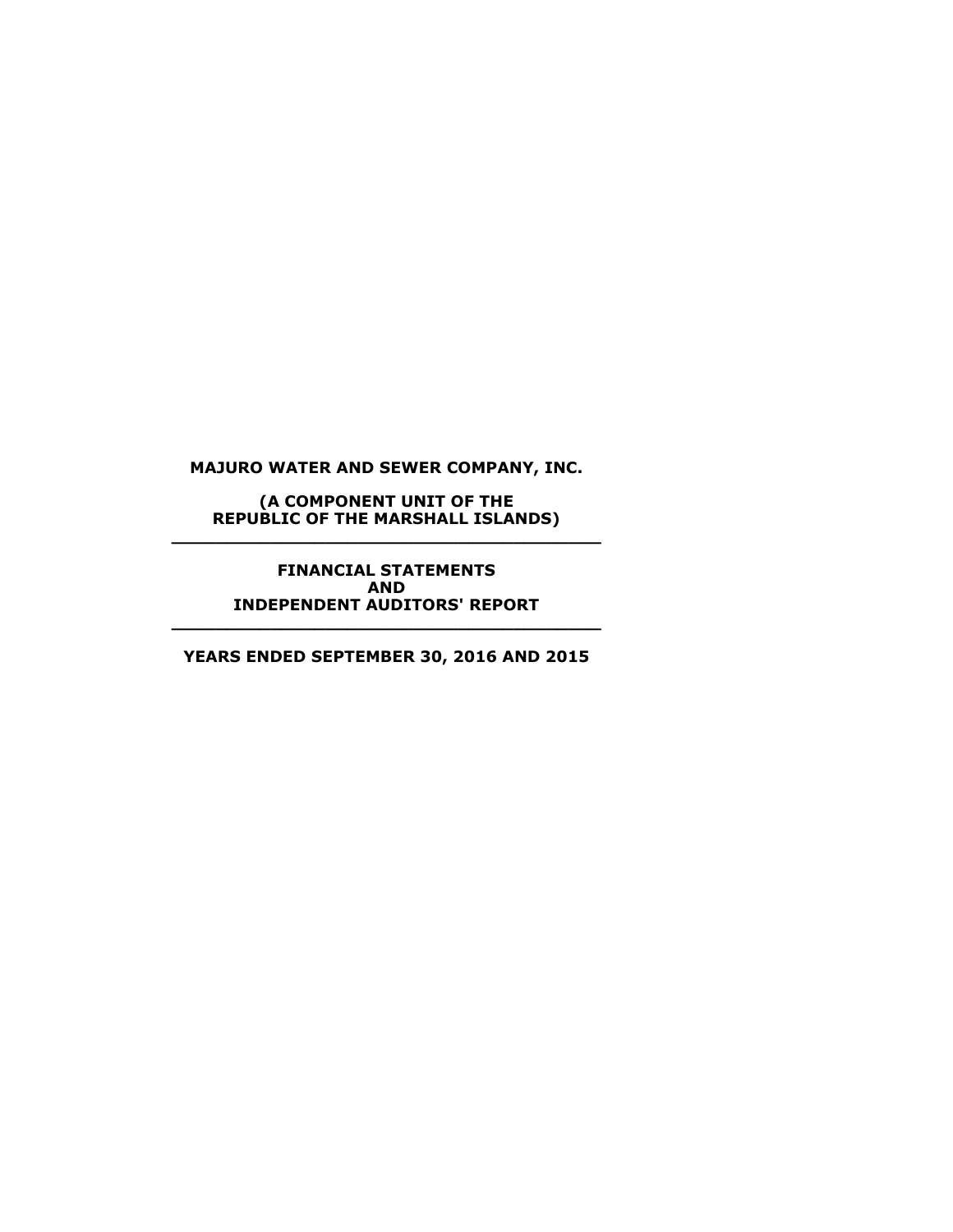Years Ended September 30, 2016 and 2015 Table of Contents

|     |                                                                                                                                                               | Page No. |
|-----|---------------------------------------------------------------------------------------------------------------------------------------------------------------|----------|
| L.  | INDEPENDENT AUDITORS' REPORT                                                                                                                                  | 1        |
| H.  | MANAGEMENT'S DISCUSSION AND ANALYSIS                                                                                                                          | 3        |
| HL. | FINANCIAL STATEMENTS:                                                                                                                                         |          |
|     | <b>Statements of Net Position</b>                                                                                                                             | 7        |
|     | Statements of Revenues, Expenses and Changes in Net Position                                                                                                  | 8        |
|     | Statements of Cash Flows                                                                                                                                      | 9        |
|     | Notes to Financial Statements                                                                                                                                 | 10       |
| IV. | INDEPENDENT AUDITORS' REPORT ON COMPLIANCE WITH<br>LAWS AND REGULATIONS                                                                                       |          |
|     | Independent Auditors' Report on Internal Control Over<br>Financial Reporting and on Compliance and Other<br>Matters Based on an Audit of Financial Statements |          |
|     | Performed in Accordance with Government Auditing<br><b>Standards</b>                                                                                          | 18       |
|     | Unresolved Prior Year Findings                                                                                                                                | 20       |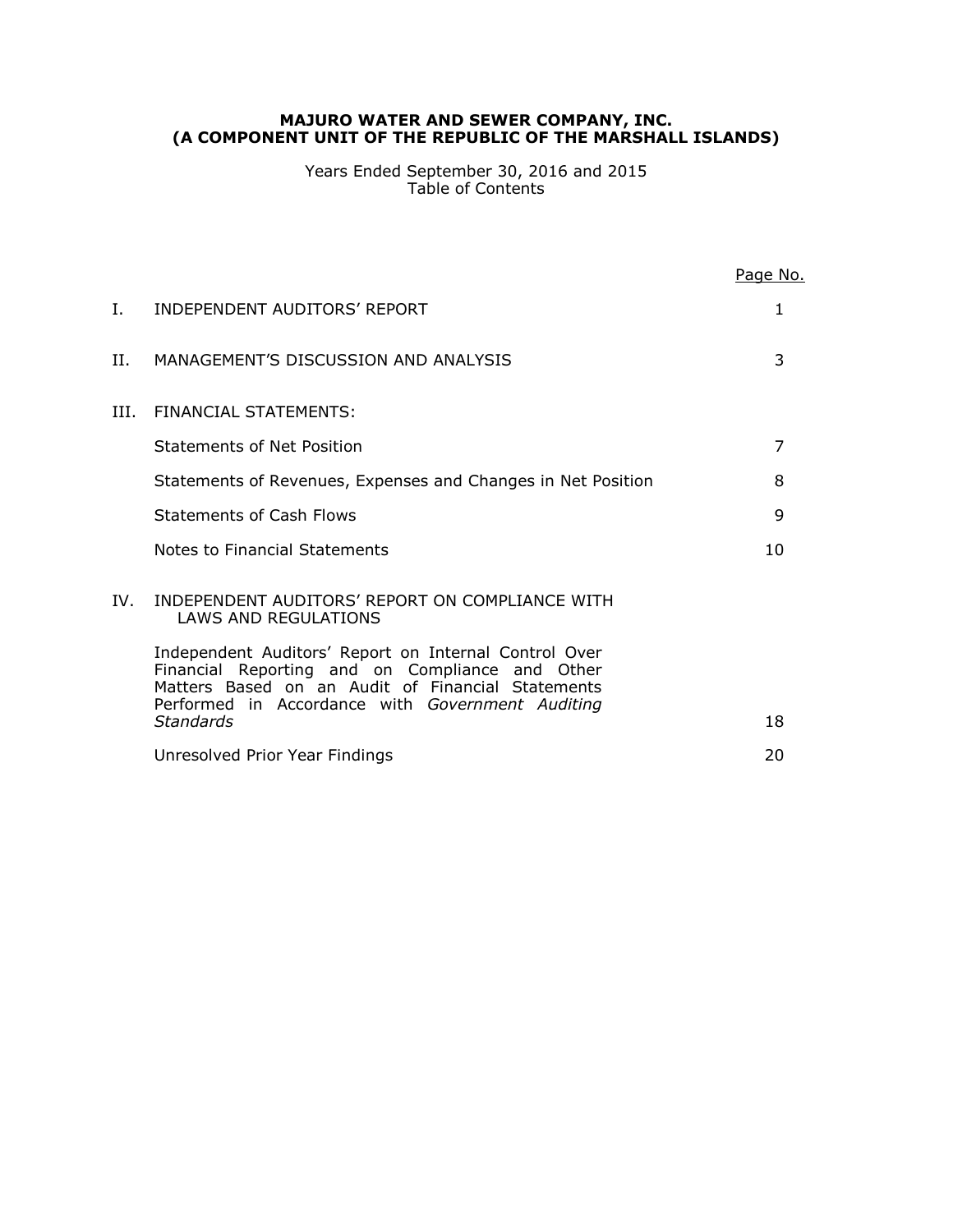# **Deloitte**.

Deloitte & Touche LLP 361 South Marine Corps Drive Tamuning, GU 96913 USA

Tel: +1 (671) 646-3884 Fax:  $+1(671)$  649-4265

www.deloitte.com

# **INDEPENDENT AUDITORS' REPORT**

Board of Directors Majuro Water and Sewer Company, Inc.:

#### **Report on the Financial Statements**

We have audited the accompanying financial statements of Majuro Water and Sewer Company, Inc. (MWSC), a component unit of the Republic of the Marshall Islands, which comprise the statements of net position as of September 30, 2016 and 2015, and the related statements of revenues, expenses and changes in net position and of cash flows for the years then ended, and the related notes to the financial statements.

#### *Management's Responsibility for the Financial Statements*

Management is responsible for the preparation and fair presentation of these financial statements in accordance with accounting principles generally accepted in the United States of America; this includes the design, implementation, and maintenance of internal control relevant to the preparation and fair presentation of financial statements that are free from material misstatement, whether due to fraud or error.

#### *Auditors' Responsibility*

Our responsibility is to express an opinion on these financial statements based on our audits. We conducted our audits in accordance with auditing standards generally accepted in the United States of America and the standards applicable to financial audits contained in *Government Auditing Standards,* issued by the Comptroller General of the United States. Those standards require that we plan and perform the audit to obtain reasonable assurance about whether the financial statements are free from material misstatement.

An audit involves performing procedures to obtain audit evidence about the amounts and disclosures in the financial statements. The procedures selected depend on the auditor's judgment, including the assessment of the risks of material misstatement of the financial statements, whether due to fraud or error. In making those risk assessments, the auditor considers internal control relevant to the entity's preparation and fair presentation of the financial statements in order to design audit procedures that are appropriate in the circumstances, but not for the purpose of expressing an opinion on the effectiveness of the entity's internal control. Accordingly, we express no such opinion. An audit also includes evaluating the appropriateness of accounting policies used and the reasonableness of significant accounting estimates made by management, as well as evaluating the overall presentation of the financial statements.

We believe that the audit evidence we have obtained is sufficient and appropriate to provide a basis for our audit opinion.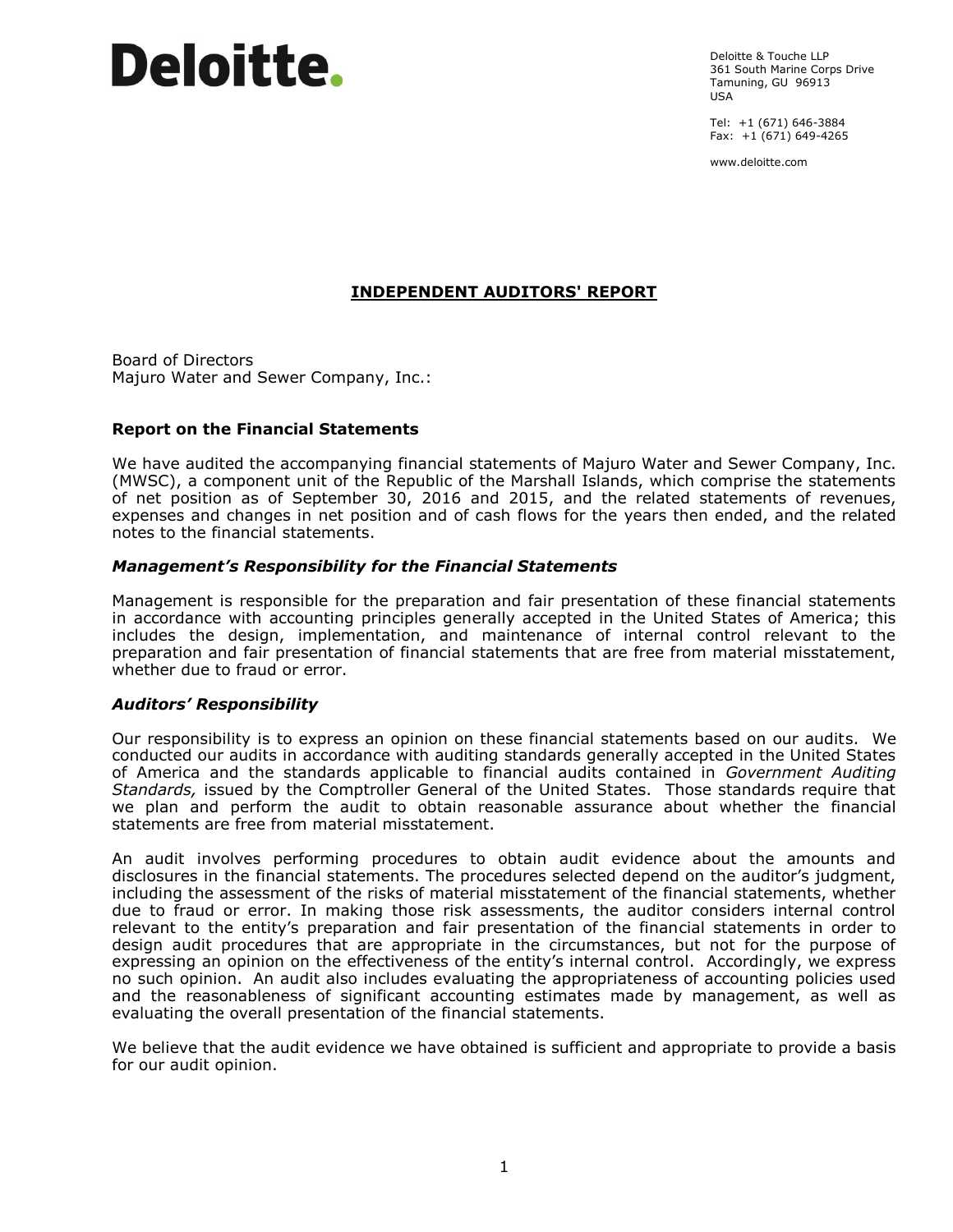# Deloitte.

# *Opinion*

In our opinion, the financial statements referred to above present fairly, in all material respects, the financial position of Majuro Water and Sewer Company, Inc. as of September 30, 2016 and 2015, and the results of its operations and its cash flows for the years then ended in accordance with accounting principles generally accepted in the United States of America.

#### *Emphasis-of-Matter*

## *Going Concern*

The accompanying financial statements have been prepared assuming that MWSC will continue as a going concern. As discussed in Note 8 to the financial statements, MWSC's recurring losses from operations raise substantial doubt about its ability to continue as a going concern. Management's plans concerning these matters are also discussed in Note 8 to the financial statements. The financial statements do not include any adjustments that might result from the outcome of this uncertainty. Our opinion is not modified with respect to this matter.

# *Other Matters*

#### *Required Supplementary Information*

Accounting principles generally accepted in the United States of America require that the Management's Discussion and Analysis on pages 3 through 6 be presented to supplement the financial statements. Such information, although not a part of the financial statements, is required by the Governmental Accounting Standards Board who considers it to be an essential part of financial reporting for placing the financial statements in an appropriate operational, economic, or historical context. We have applied certain limited procedures to the required supplementary information in accordance with auditing standards generally accepted in the United States of America, which consisted of inquiries of management about the methods of preparing the information and comparing the information for consistency with management's responses to our inquiries, the financial statements, and other knowledge we obtained during our audit of the financial statements. We do not express an opinion or provide any assurance on the information because the limited procedures do not provide us with sufficient evidence to express an opinion or provide any assurance.

# **Other Reporting Required by** *Government Auditing Standards*

In accordance with *Government Auditing Standards*, we have also issued our report dated June 2, 2017, on our consideration of MWSC's internal control over financial reporting and on our tests of its compliance with certain provisions of laws, regulations, contracts, and grant agreements and other matters. The purpose of that report is to describe the scope of our testing of internal control over financial reporting and compliance and the results of that testing, and not to provide an opinion on internal control over financial reporting or on compliance. That report is an integral part of an audit performed in accordance with *Government Auditing Standards* in considering MWSC's internal control over financial reporting and compliance.

eloite Nachell

June 2, 2017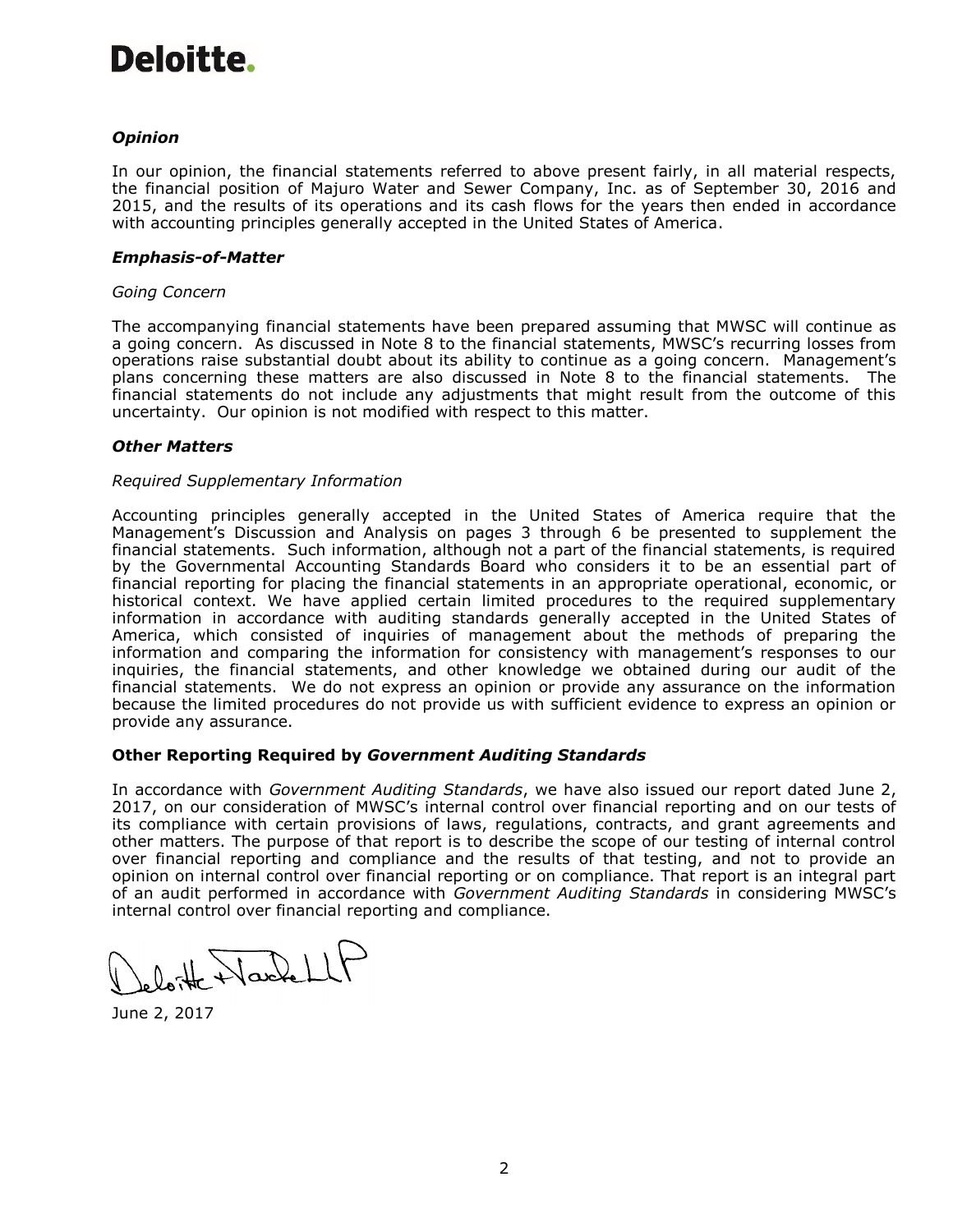Management's Discussion and Analysis Years Ended September 30, 2016 and 2015

## **FINANCIAL HIGHLIGHTS**

MWSC's net position decreased by \$305,852 in 2016 compared to a decrease of \$142,646 in 2015. The significant decrease was mainly due to an increase in operational expenses and a reduction in contributions from RepMar.

Total operating revenues increased by \$304,727 from \$1,367,055 in 2015 to \$1,671,782 in 2016. Within the operating revenues, utility billings increased by \$238,260 from \$943,930 in 2015 to \$1,182,190 in 2016. Hook-ups and delivery billings increased by \$46,354 from \$408,746 in 2015 to \$455,100 in 2016. The significant increase in revenue is due to the increase in customer base and demand. Furthermore, there has been an additional \$369,621 allowance provided for uncollectable accounts in 2016 compared with \$310,560 in 2015.

Operating expenses increased by \$242,649 from \$1,618,071 in 2015 to \$1,860,720 in 2016. The main contributing factor for the increase in operating expenses is an increase in salaries and wages and benefits of \$29,173, electricity of \$16,042, petroleum, oil and lubricants of \$10,977, depreciation and amortization of \$36,768, spare parts of \$62,244, travel of \$1,439, office supplies of \$3,178, communications of \$6,693, repairs and maintenance of \$11,674, freight and handling of \$31,136 and miscellaneous of \$76,274, offset by a decrease in contractual services of \$26,821 and insurance of \$16,128.

The Statement of Cash Flows net increase in cash was \$70,193 in 2016 compared with net increase of \$105,681 in 2015. The operating activities of MWSC resulted in a net cash outflow of \$111,107 in 2016 compared to a net cash outflow of \$19,535 for 2015. The increase in net cash outflows from operations was offset to a degree by net cash provided from noncapital financing activities of \$149,458 in 2016.

# **FINANCIAL ANALYSIS OF MWSC**

The Statement of Net Position and the Statement of Revenues, Expenses and Changes in Net Position provide an indication of MWSC's financial condition. MWSC's net position reflects the difference between assets and liabilities. An increase in net position over time typically indicates an improvement in financial condition.

A Summary of MWSC's Statements of Net Position is presented below:

|                                                                                 | 2016                                | 2015                                       |      | 2014                                |
|---------------------------------------------------------------------------------|-------------------------------------|--------------------------------------------|------|-------------------------------------|
| Current and other assets<br>Capital assets                                      | \$<br>1,125,681<br>1,138,340        | \$<br>939,114<br>1,209,568                 | - \$ | 878,508<br>1,167,321                |
| Total assets                                                                    | 2,264,021                           | 2,148,682                                  |      | 2,045,829                           |
| Current liabilities                                                             | 2,399,990                           | 1,978,799                                  |      | 1,733,300                           |
| Net position:<br>Net investment in capital assets<br>Restricted<br>Unrestricted | 1,138,340<br>155,083<br>(1,429,392) | 1,209,568<br>310,222<br><u>(1,349,907)</u> |      | 1,167,321<br>177,554<br>(1,032,346) |
| Total net position                                                              | <u>(135,969)</u>                    | \$<br><u>169,883</u>                       |      | <u>312,529</u>                      |

As indicated above, total assets increased by \$115,339 from \$2,148,682 in 2015 to \$2,264,021 in 2016.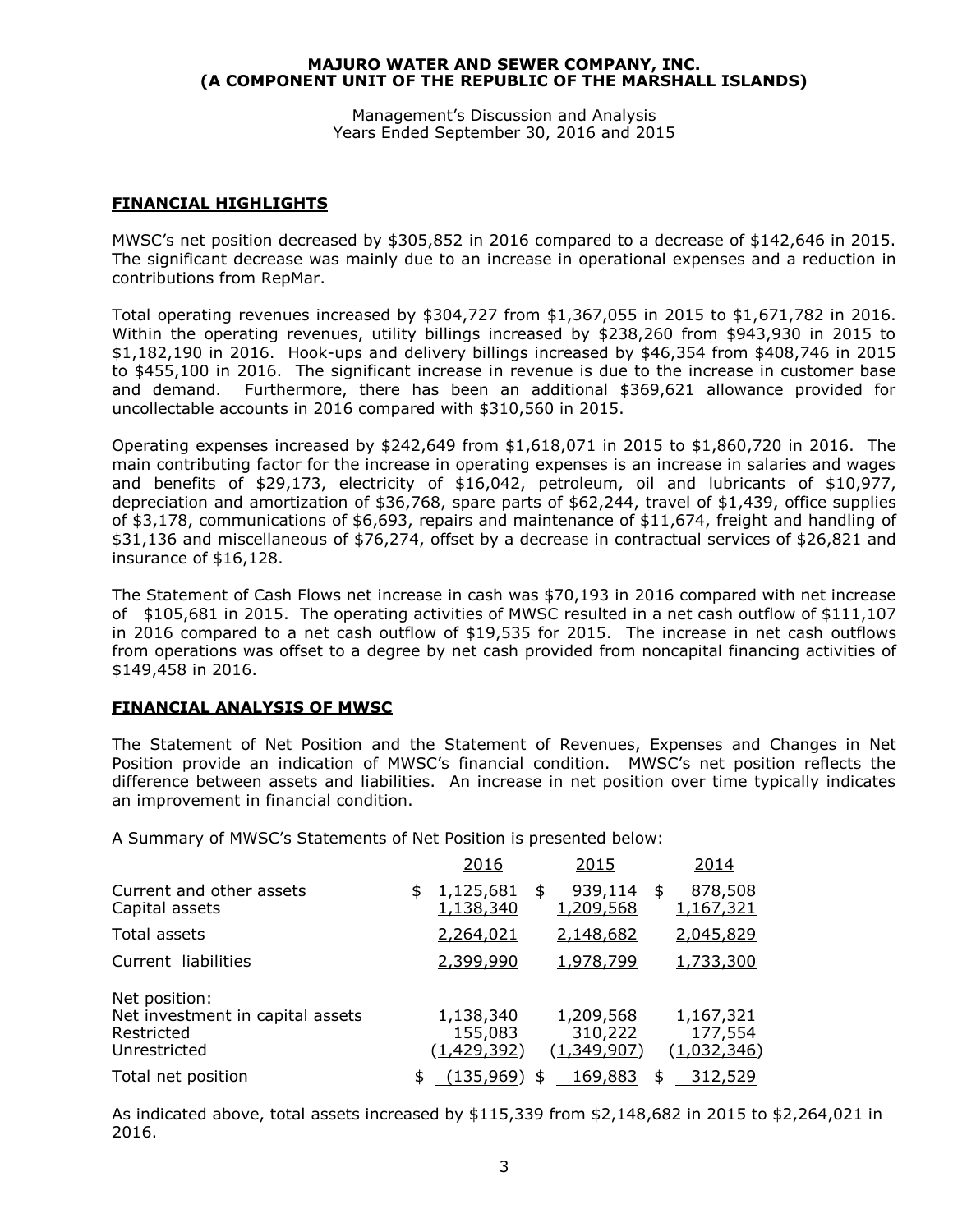Management's Discussion and Analysis Years Ended September 30, 2016 and 2015

Total liabilities reflects an increase of \$421,191 from \$1,978,799 in 2015 to \$2,399,990 in 2016. The net position decreased by  $$305,852$  from a positive  $$169,883$  in 2015 to a negative  $$135,969$ in 2016. There were no non-current liabilities as of September 30, 2016, 2015 and 2014.

A summary of MWSC's Statements of Revenues, Expenses, and Changes in Net Position is presented below:

|                                                           | 2016                          | 2015                   | 2014                   |
|-----------------------------------------------------------|-------------------------------|------------------------|------------------------|
| Revenues:                                                 |                               |                        |                        |
| Operating revenues<br>Non-operating                       | \$1,302,161<br><u>150,000</u> | \$1,056,495<br>300,000 | \$1,157,746<br>300,000 |
| Total revenues                                            | 1,452,161                     | <u>1,356,495</u>       | 1,457,746              |
| Expenses:<br>Operating expenses<br>Non-operating expenses | 1,860,720<br>542              | 1,618,071<br>1,487     | 1,639,836<br>616       |
| Total expenses                                            | 1,861,262                     | <u>1,619,558</u>       | 1,640,452              |
| Capital contributions                                     | 103,249                       | 120,417                | 562,568                |
| Change in net position                                    | \$<br><u>(305,852)</u>        | (142, 646)<br>\$       | <u>379,862</u><br>\$   |

The Statement of Revenue, Expenses and Changes in Net Position identifies that various revenue and expense items that impacted the change in net position. As indicated above, MWSC's operating revenues increased by \$245,666 from \$1,056,495 in 2015 to \$1,302,161 in 2016. An increase in 2016 revenue consists of utility billings of \$238,260, hook-up and delivery sales of \$46,354 and an increase in bad debts expense of \$59,061.

Non-operating revenues represent operating subsidies and grants received. RepMar discontinued financial support to assist MWSC with the payment of the monthly electricity bills owed to MEC. The subsidy of \$150,000 received from RepMar in 2016 for Capital Improvement Projects was to acquire spare parts. The grant received from the Asian Development Bank (ADB) in 2016 of \$103,249 was to procure safety gear, equipment and a vehicle.

The graph below shows the major components of operating revenues for 2016 compared with the years 2010 through 2015.

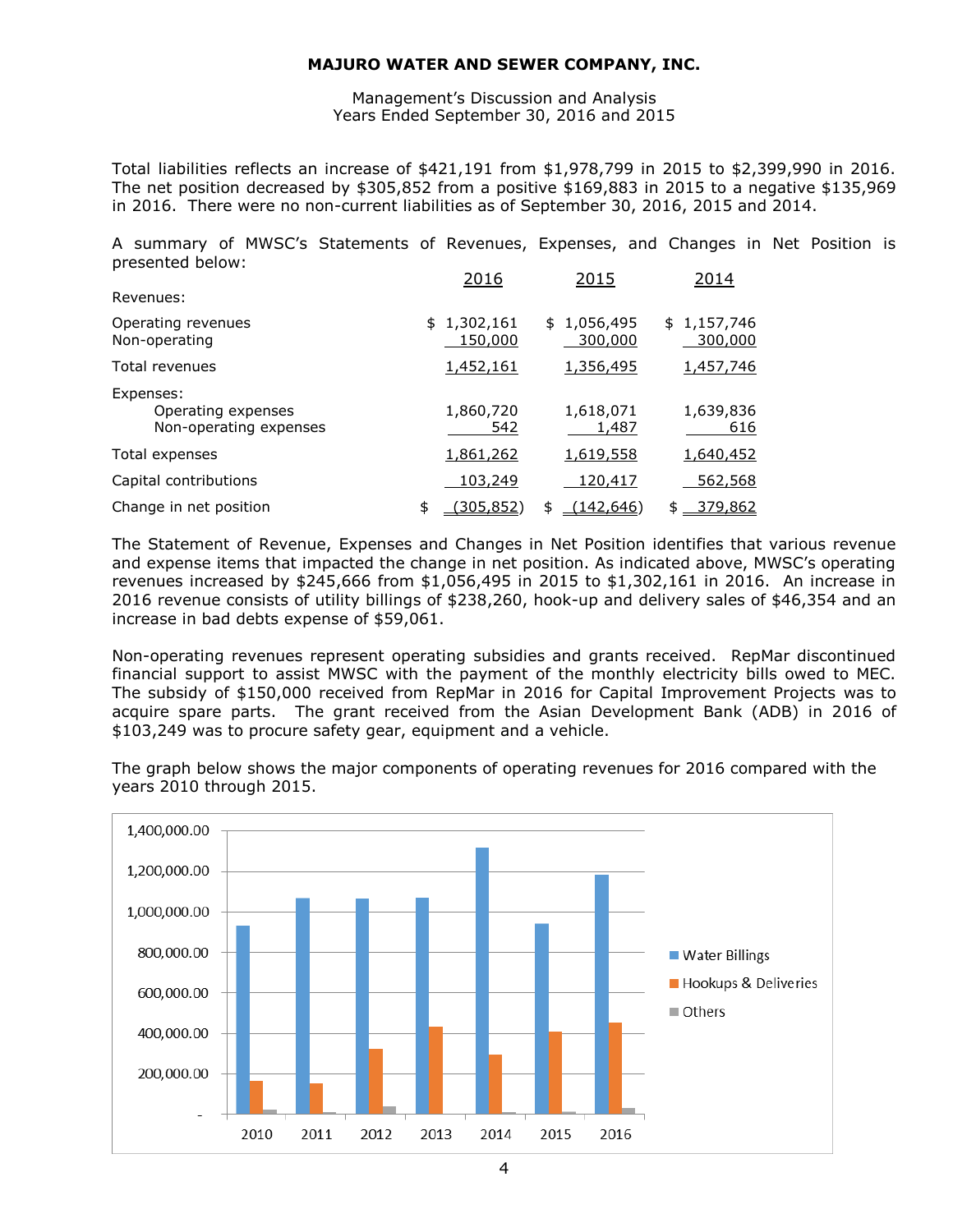Management's Discussion and Analysis Years Ended September 30, 2016 and 2015

Operating expenses increased by \$242,649 to \$1,860,720 in 2016 from \$1,618,071 in 2015. The graph below shows the major components of operating expenses for 2016 compared with the years 2010 to 2015.



# **CAPITAL ASSETS**

Net capital assets decreased by \$71,228 in 2016 as a result of the acquisition of a vehicle at \$32,278, machinery and equipment of \$89,658 and office equipment of \$22,271 less depreciation for the year of \$215,435.

MWSC received capital contributions of \$103,249 in 2016. A contribution was received of \$103,249 from the Asian Development Bank (ADB) to procure safety gear, equipment and a vehicle. Please refer to note 4 to the financial statements for additional information on MWSC's capital assets.

# **FUTURE OUTLOOK ON SUSTAINABILITY**

Future sustainability for MWSC will require four major changes.

- 1. Increase in our customer base. Currently, we have approximately 1,000 water customers out of a possible 3,214 connections. MWSC needs to connect all households within the DUD to our sewer collection system (2,383 out of 2,490 households connected). Increasing our customer base will better spread the operating costs of providing both sanitation and water services to Majuro. It will also mean a significant increase in operating revenue.
- 2. Renovation and repair of our water and sanitation assets to improve reliability, and consequently, service to our customers. Without these improvements to standby, reliability of operations and monitoring to understand our business performance. The risks of failure of service are too high.
- 3. Institutional strengthening is a must for a sustainable business. MWSC will need to improve its institutional structure to meet the requirements of the RMI-SOE Act, which outlines a governance framework, and fiscal aims of the business.
- 4. Tariff reform to recognize the cost of operating the business.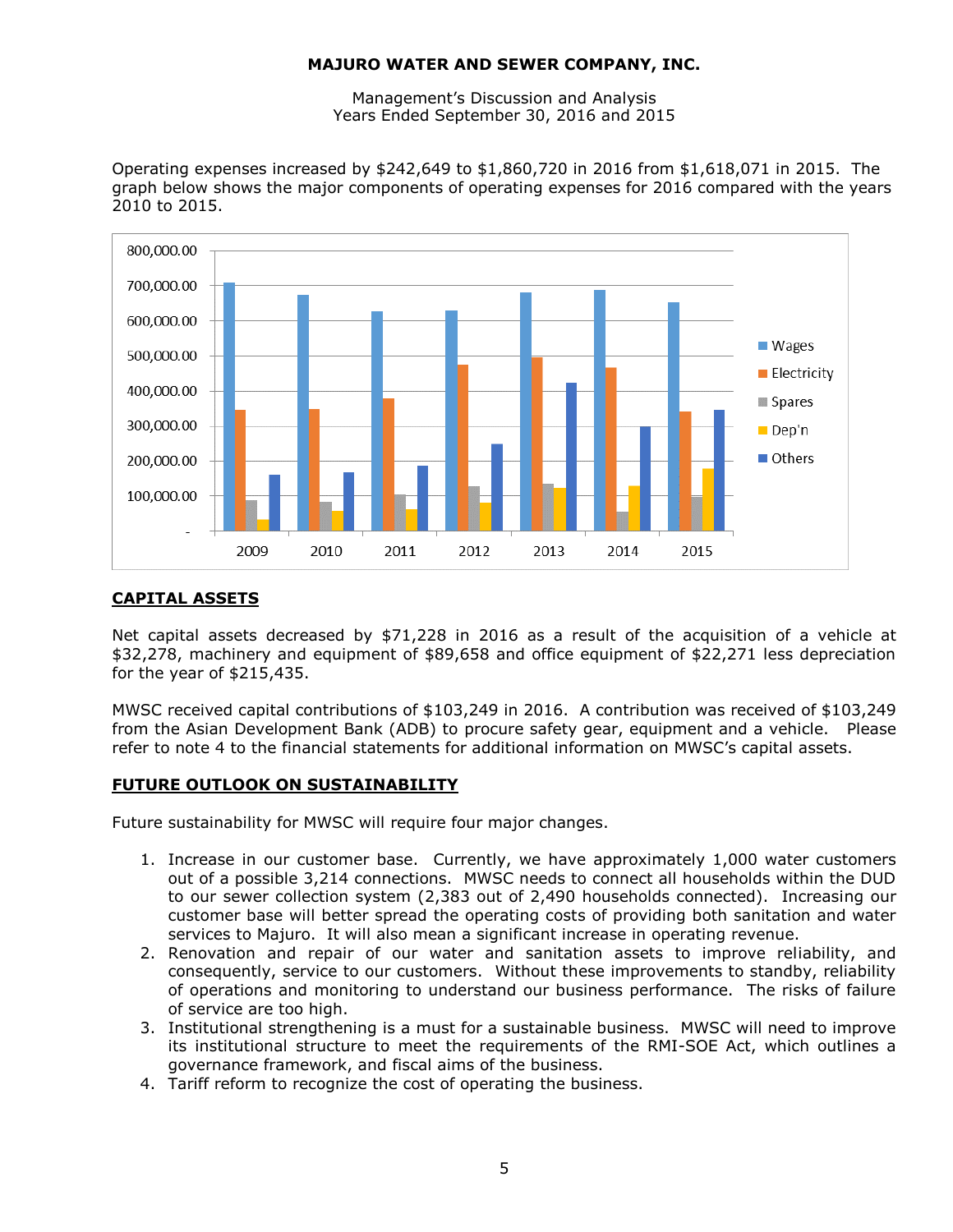Management's Discussion and Analysis Years Ended September 30, 2016 and 2015

#### **MWSC's Focus in the Coming Years**

MWSC's focus in the coming year will be four fold:

- 1. Develop a long term (20 Years) Strategic Plan for the business, along with a 5 Year Development Plan in compliance with the commitments of the National Strategic Plan and the SOE Act.
- 2. Obtain funding to initiate replacement of the existing sewage ocean outfall.
- 3. Establish the most appropriate arrangements to ensure water security for Majuro and initiate plans for the required facilities to source funding for the works.
- 4. Renovate and repair existing water, sewer, and salt-water assets, provided funding is made available.

Management's Discussion and Analysis for the year ended September 30, 2015 is set forth in MWSC's report on the audit of financial statements, which is dated November 14, 2016. Such Management's Discussion and an Analysis explains the major factors impacting the 2015 financial statements and can be obtained from MWSC's General Manager via the contact information below.

# **ADDITIONAL FINANCE INFORMATION**

The discussion and analysis is designed to provide MWSC's financial operations and financial condition. Should the reader have questions regarding the information included in this report or wish to request additional financial information, please contact the Majuro Water and Sewer Company, Inc. Manager at P.O. Box 1751 Majuro, MH 96960.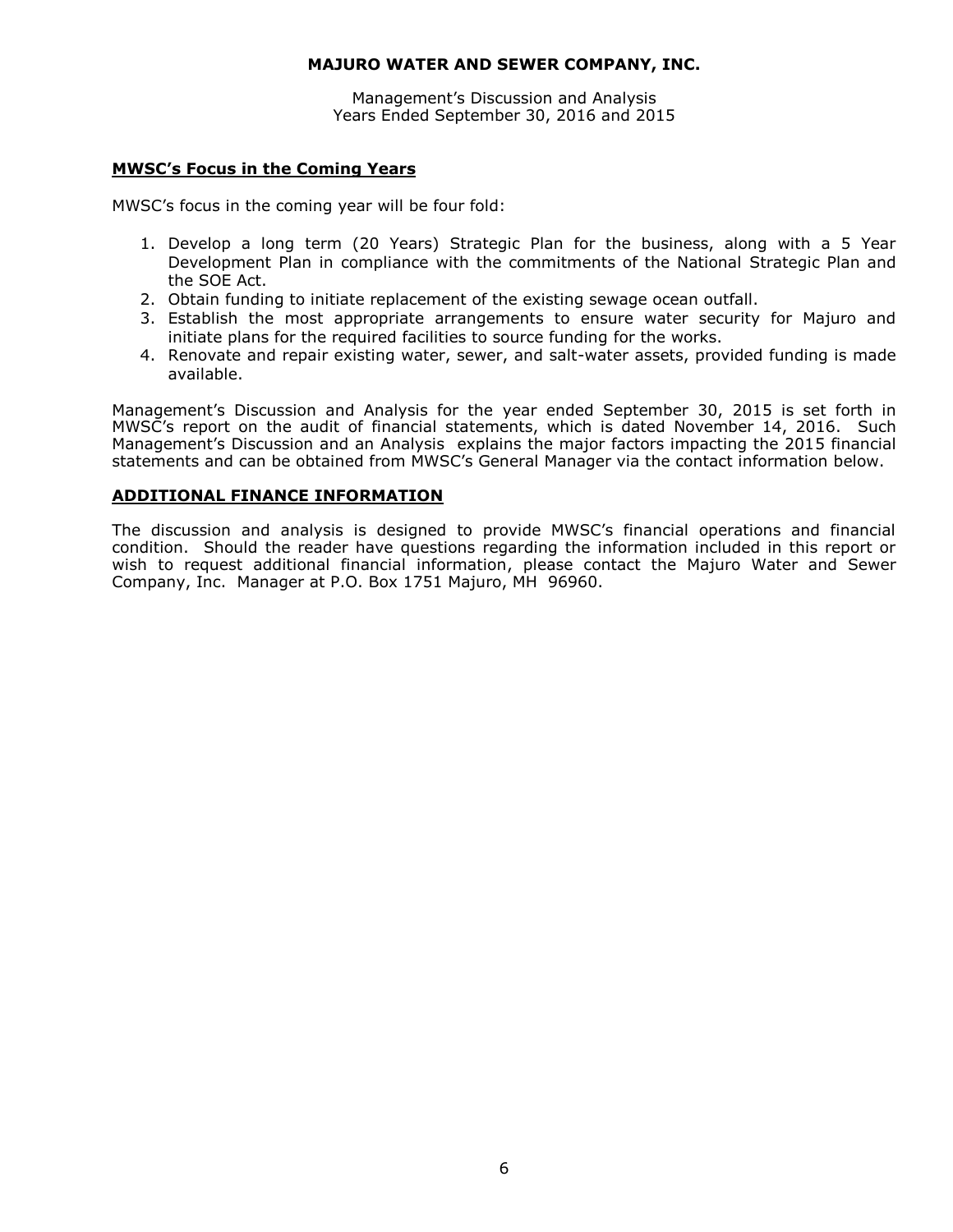## Statements of Net Position September 30, 2016 and 2015

| <b>ASSETS</b>                                                                                         | 2016                                    | 2015                                     |
|-------------------------------------------------------------------------------------------------------|-----------------------------------------|------------------------------------------|
| Current assets:<br>Cash                                                                               | \$<br>325,306 \$                        | 255,113                                  |
| Receivables:<br>Utility<br>Affiliates<br>Grants<br>Other                                              | 1,488,544<br>157,615<br>92,477          | 1,764,872<br>202,947<br>72,800<br>26,913 |
| Less allowance for doubtful accounts                                                                  | 1,738,636<br>(1, 451, 773)              | 2,067,532<br>(1,705,988)                 |
|                                                                                                       | 286,863                                 | 361,544                                  |
| Inventory<br>Prepaid expenses                                                                         | 437,321<br>76,191                       | 244,464<br>77,993                        |
| Total current assets                                                                                  | 1,125,681                               | 939,114                                  |
| Capital assets, net                                                                                   | 1,138,340                               | 1,209,568                                |
|                                                                                                       | \$<br>2,264,021 \$                      | 2,148,682                                |
| <b>LIABILITIES AND NET POSITION</b>                                                                   |                                         |                                          |
| <b>Current liabilities:</b><br>Accounts payable<br>Payable to affiliates<br>Other accrued liabilities | \$<br>137,125 \$<br>2,214,547<br>48,318 | 84,559<br>1,839,854<br>54,386            |
| <b>Total current liabilities</b><br>Commitment and contingency                                        | 2,399,990                               | 1,978,799                                |
| Net position:<br>Net investment in capital assets<br>Restricted<br>Unrestricted                       | 1,138,340<br>155,083<br>(1, 429, 392)   | 1,209,568<br>310,222<br>(1, 349, 907)    |
| Total net position                                                                                    | (135, 969)                              | 169,883                                  |
| See accompanying notes to financial statements.                                                       | \$<br>2,264,021 \$                      | 2,148,682                                |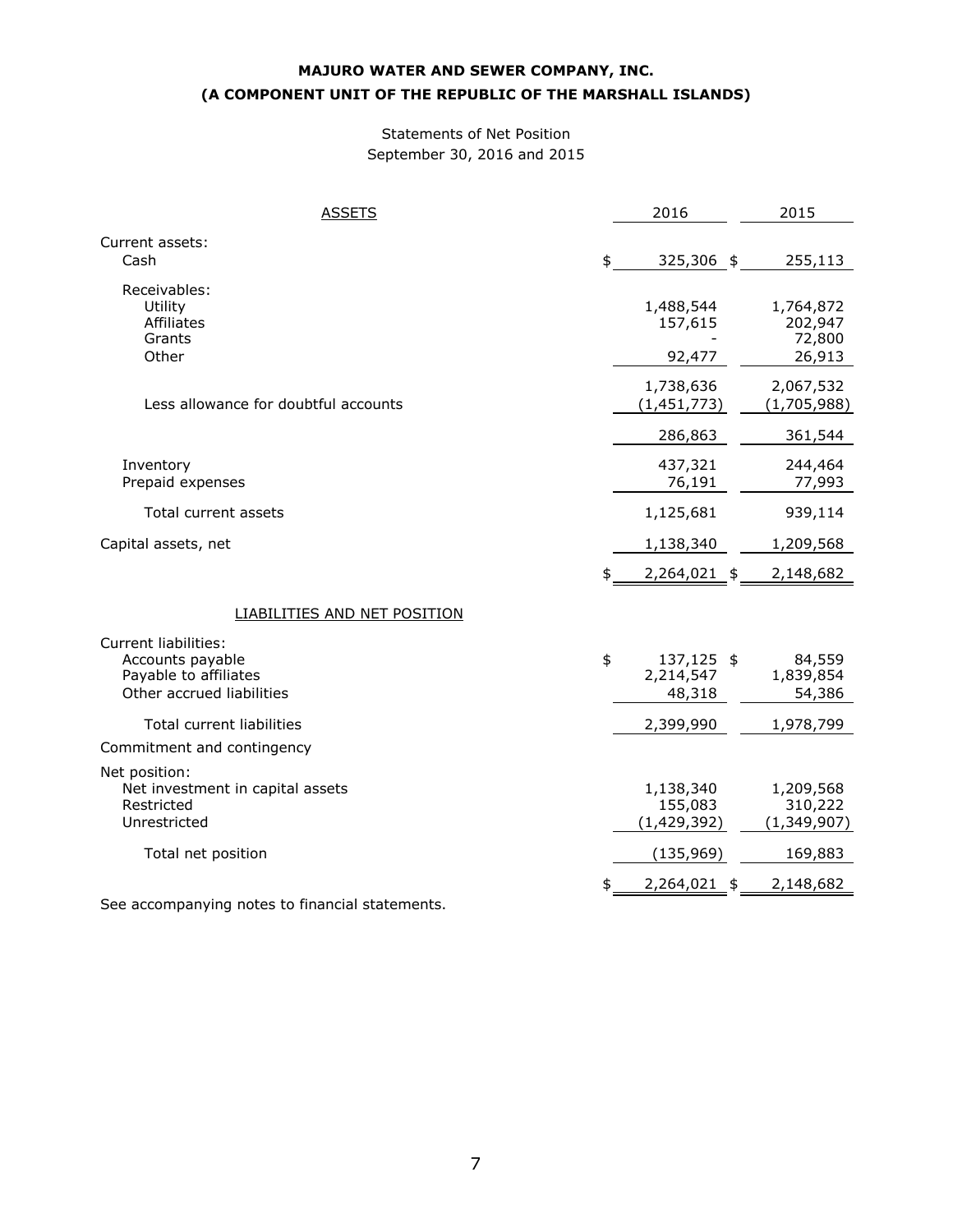# Statements of Revenues, Expenses and Changes in Net Position Years Ended September 30, 2016 and 2015

| Operating revenues:<br>Utility billings<br>\$<br>1,182,190 \$<br>943,930<br>Hook-up and deliveries<br>455,100<br>408,746<br>Other<br>14,379<br>34,492<br>1,671,782<br>1,367,055<br>Total operating revenues<br>Less uncollectable accounts<br>(369, 621)<br>(310, 560)<br>1,302,161<br>1,056,495<br>Total net operating revenues<br>Operating expenses:<br>Salaries, wages and benefits<br>681,439<br>652,266<br>Electricity<br>356,818<br>340,776<br>215,435<br>178,667<br>Depreciation and amortization<br>159,985<br>97,741<br>Spare parts<br>Petroleum, oil and lubricants<br>61,407<br>50,430<br>Freight and handling<br>41,851<br>10,715<br>40,214<br>Travel<br>41,653<br>Office supplies<br>32,260<br>29,082<br>Repairs and maintenance<br>32,178<br>20,504<br>Communications<br>29,801<br>23,108<br>Contractual services<br>28,185<br>55,006<br>24,813<br>40,941<br>Insurance<br>Miscellaneous<br>154,895<br>78,621<br>1,860,720<br>1,618,071<br>Total operating expenses<br>Operating loss<br>(558, 559)<br>(561, 576)<br>Nonoperating revenues (expenses):<br>Contributions from RepMar<br>150,000<br>300,000<br>Penalties and interest<br>(542)<br>(1, 487)<br>Total nonoperating revenues (expenses), net<br>149,458<br>298,513<br>Capital contributions:<br>Other grants and contributions<br>103,249<br>120,417<br>(305, 852)<br>Change in net position<br>(142, 646)<br>Net position at beginning of year<br>169,883<br>312,529 |                             | 2016           | 2015    |
|------------------------------------------------------------------------------------------------------------------------------------------------------------------------------------------------------------------------------------------------------------------------------------------------------------------------------------------------------------------------------------------------------------------------------------------------------------------------------------------------------------------------------------------------------------------------------------------------------------------------------------------------------------------------------------------------------------------------------------------------------------------------------------------------------------------------------------------------------------------------------------------------------------------------------------------------------------------------------------------------------------------------------------------------------------------------------------------------------------------------------------------------------------------------------------------------------------------------------------------------------------------------------------------------------------------------------------------------------------------------------------------------------------------------------------------------|-----------------------------|----------------|---------|
|                                                                                                                                                                                                                                                                                                                                                                                                                                                                                                                                                                                                                                                                                                                                                                                                                                                                                                                                                                                                                                                                                                                                                                                                                                                                                                                                                                                                                                                |                             |                |         |
|                                                                                                                                                                                                                                                                                                                                                                                                                                                                                                                                                                                                                                                                                                                                                                                                                                                                                                                                                                                                                                                                                                                                                                                                                                                                                                                                                                                                                                                |                             |                |         |
|                                                                                                                                                                                                                                                                                                                                                                                                                                                                                                                                                                                                                                                                                                                                                                                                                                                                                                                                                                                                                                                                                                                                                                                                                                                                                                                                                                                                                                                |                             |                |         |
|                                                                                                                                                                                                                                                                                                                                                                                                                                                                                                                                                                                                                                                                                                                                                                                                                                                                                                                                                                                                                                                                                                                                                                                                                                                                                                                                                                                                                                                |                             |                |         |
|                                                                                                                                                                                                                                                                                                                                                                                                                                                                                                                                                                                                                                                                                                                                                                                                                                                                                                                                                                                                                                                                                                                                                                                                                                                                                                                                                                                                                                                |                             |                |         |
|                                                                                                                                                                                                                                                                                                                                                                                                                                                                                                                                                                                                                                                                                                                                                                                                                                                                                                                                                                                                                                                                                                                                                                                                                                                                                                                                                                                                                                                |                             |                |         |
|                                                                                                                                                                                                                                                                                                                                                                                                                                                                                                                                                                                                                                                                                                                                                                                                                                                                                                                                                                                                                                                                                                                                                                                                                                                                                                                                                                                                                                                |                             |                |         |
|                                                                                                                                                                                                                                                                                                                                                                                                                                                                                                                                                                                                                                                                                                                                                                                                                                                                                                                                                                                                                                                                                                                                                                                                                                                                                                                                                                                                                                                |                             |                |         |
|                                                                                                                                                                                                                                                                                                                                                                                                                                                                                                                                                                                                                                                                                                                                                                                                                                                                                                                                                                                                                                                                                                                                                                                                                                                                                                                                                                                                                                                |                             |                |         |
|                                                                                                                                                                                                                                                                                                                                                                                                                                                                                                                                                                                                                                                                                                                                                                                                                                                                                                                                                                                                                                                                                                                                                                                                                                                                                                                                                                                                                                                |                             |                |         |
|                                                                                                                                                                                                                                                                                                                                                                                                                                                                                                                                                                                                                                                                                                                                                                                                                                                                                                                                                                                                                                                                                                                                                                                                                                                                                                                                                                                                                                                |                             |                |         |
| \$                                                                                                                                                                                                                                                                                                                                                                                                                                                                                                                                                                                                                                                                                                                                                                                                                                                                                                                                                                                                                                                                                                                                                                                                                                                                                                                                                                                                                                             | Net position at end of year | $(135,969)$ \$ | 169,883 |

See accompanying notes to financial statements.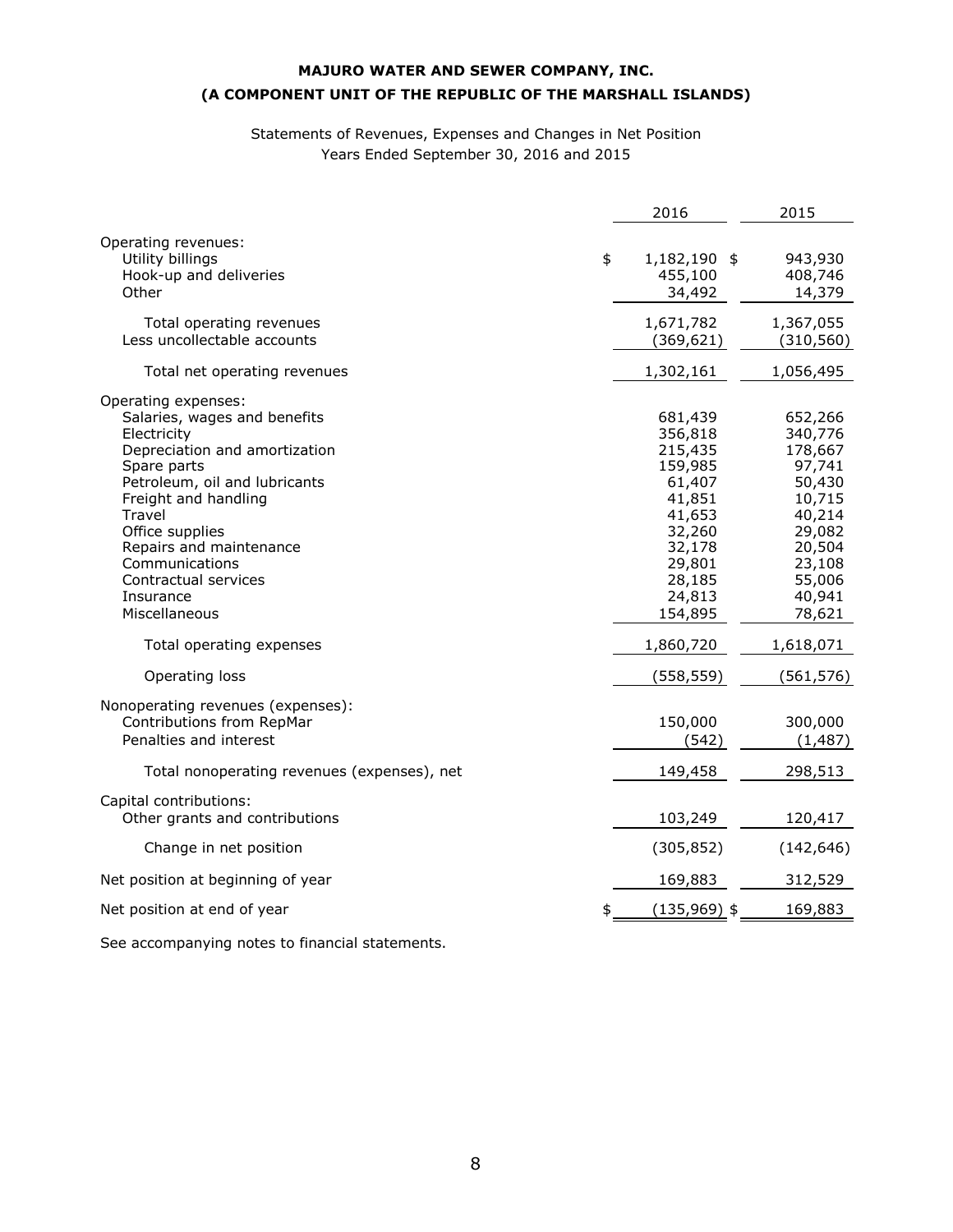# Statements of Cash Flows Years Ended September 30, 2016 and 2015

| Cash flows from operating activities:<br>Cash received from customers<br>\$<br>1,304,042 \$<br>1,223,254<br>Cash payments to suppliers for goods and services<br>(766, 030)<br>(522, 248)<br>Cash payments to employees for services<br>(649,119)<br>(720,541)<br>Net cash used for operating activities<br>(111, 107)<br>(19, 535)<br>Cash flows from noncapital financing activities:<br>150,000<br>300,000<br>Contributions received from RepMar<br>Penalties and interest paid<br>(542)<br>(1, 487)<br>Net cash provided by noncapital financing activities<br>149,458<br>298,513<br>Cash flows from capital and related financing activities:<br>72,800<br>Capital contributions received<br>(40, 958)<br>Acquisition of capital assets<br>(173, 297)<br>Net cash provided by (used for) capital and related financing<br>activities<br>31,842<br>(173, 297)<br>70,193<br>105,681<br>Net change in cash<br>Cash at beginning of year<br>255,113<br>149,432<br>Cash at end of year<br>325,306 \$<br>255,113<br>Reconciliation of operating loss to net cash used for operating activities:<br>Operating loss<br>$(558, 559)$ \$<br>(561, 576)<br>\$<br>Adjustments to reconcile operating loss to net cash used for<br>operating activities:<br>Depreciation and amortization<br>178,667<br>215,435<br>Bad debts<br>369,621<br>310,560<br>(Increase) decrease in assets:<br>Receivables:<br>Utility<br>(347,508)<br>(511, 886)<br>45,332<br>347,779<br>Affiliates<br>Other<br>(65, 564)<br>20,305<br>2,237<br>Inventory<br>(192, 857)<br>Prepaid expenses<br>1,802<br>(51, 120)<br>Increase (decrease) in liabilities:<br>Accounts payable<br>35,145<br>(40, 468)<br>Payable to affiliates<br>374,693<br>354,242<br>Other accrued liabilities<br>11,353<br>Net cash used for operating activities<br>$(111, 107)$ \$<br>Summary disclosure of noncash financing activities:<br>Capital assets donated by foreign donors:<br>Capital assets<br>\$<br>$(103, 249)$ \$<br>(47, 617)<br>Capital contributions<br>103,249<br>47,617 |  | 2016 | 2015      |
|------------------------------------------------------------------------------------------------------------------------------------------------------------------------------------------------------------------------------------------------------------------------------------------------------------------------------------------------------------------------------------------------------------------------------------------------------------------------------------------------------------------------------------------------------------------------------------------------------------------------------------------------------------------------------------------------------------------------------------------------------------------------------------------------------------------------------------------------------------------------------------------------------------------------------------------------------------------------------------------------------------------------------------------------------------------------------------------------------------------------------------------------------------------------------------------------------------------------------------------------------------------------------------------------------------------------------------------------------------------------------------------------------------------------------------------------------------------------------------------------------------------------------------------------------------------------------------------------------------------------------------------------------------------------------------------------------------------------------------------------------------------------------------------------------------------------------------------------------------------------------------------------------------------------------------------------------------------------------------------------------------------------------------|--|------|-----------|
|                                                                                                                                                                                                                                                                                                                                                                                                                                                                                                                                                                                                                                                                                                                                                                                                                                                                                                                                                                                                                                                                                                                                                                                                                                                                                                                                                                                                                                                                                                                                                                                                                                                                                                                                                                                                                                                                                                                                                                                                                                    |  |      |           |
|                                                                                                                                                                                                                                                                                                                                                                                                                                                                                                                                                                                                                                                                                                                                                                                                                                                                                                                                                                                                                                                                                                                                                                                                                                                                                                                                                                                                                                                                                                                                                                                                                                                                                                                                                                                                                                                                                                                                                                                                                                    |  |      |           |
|                                                                                                                                                                                                                                                                                                                                                                                                                                                                                                                                                                                                                                                                                                                                                                                                                                                                                                                                                                                                                                                                                                                                                                                                                                                                                                                                                                                                                                                                                                                                                                                                                                                                                                                                                                                                                                                                                                                                                                                                                                    |  |      |           |
|                                                                                                                                                                                                                                                                                                                                                                                                                                                                                                                                                                                                                                                                                                                                                                                                                                                                                                                                                                                                                                                                                                                                                                                                                                                                                                                                                                                                                                                                                                                                                                                                                                                                                                                                                                                                                                                                                                                                                                                                                                    |  |      |           |
|                                                                                                                                                                                                                                                                                                                                                                                                                                                                                                                                                                                                                                                                                                                                                                                                                                                                                                                                                                                                                                                                                                                                                                                                                                                                                                                                                                                                                                                                                                                                                                                                                                                                                                                                                                                                                                                                                                                                                                                                                                    |  |      |           |
|                                                                                                                                                                                                                                                                                                                                                                                                                                                                                                                                                                                                                                                                                                                                                                                                                                                                                                                                                                                                                                                                                                                                                                                                                                                                                                                                                                                                                                                                                                                                                                                                                                                                                                                                                                                                                                                                                                                                                                                                                                    |  |      |           |
|                                                                                                                                                                                                                                                                                                                                                                                                                                                                                                                                                                                                                                                                                                                                                                                                                                                                                                                                                                                                                                                                                                                                                                                                                                                                                                                                                                                                                                                                                                                                                                                                                                                                                                                                                                                                                                                                                                                                                                                                                                    |  |      |           |
|                                                                                                                                                                                                                                                                                                                                                                                                                                                                                                                                                                                                                                                                                                                                                                                                                                                                                                                                                                                                                                                                                                                                                                                                                                                                                                                                                                                                                                                                                                                                                                                                                                                                                                                                                                                                                                                                                                                                                                                                                                    |  |      |           |
|                                                                                                                                                                                                                                                                                                                                                                                                                                                                                                                                                                                                                                                                                                                                                                                                                                                                                                                                                                                                                                                                                                                                                                                                                                                                                                                                                                                                                                                                                                                                                                                                                                                                                                                                                                                                                                                                                                                                                                                                                                    |  |      |           |
|                                                                                                                                                                                                                                                                                                                                                                                                                                                                                                                                                                                                                                                                                                                                                                                                                                                                                                                                                                                                                                                                                                                                                                                                                                                                                                                                                                                                                                                                                                                                                                                                                                                                                                                                                                                                                                                                                                                                                                                                                                    |  |      |           |
|                                                                                                                                                                                                                                                                                                                                                                                                                                                                                                                                                                                                                                                                                                                                                                                                                                                                                                                                                                                                                                                                                                                                                                                                                                                                                                                                                                                                                                                                                                                                                                                                                                                                                                                                                                                                                                                                                                                                                                                                                                    |  |      |           |
|                                                                                                                                                                                                                                                                                                                                                                                                                                                                                                                                                                                                                                                                                                                                                                                                                                                                                                                                                                                                                                                                                                                                                                                                                                                                                                                                                                                                                                                                                                                                                                                                                                                                                                                                                                                                                                                                                                                                                                                                                                    |  |      |           |
|                                                                                                                                                                                                                                                                                                                                                                                                                                                                                                                                                                                                                                                                                                                                                                                                                                                                                                                                                                                                                                                                                                                                                                                                                                                                                                                                                                                                                                                                                                                                                                                                                                                                                                                                                                                                                                                                                                                                                                                                                                    |  |      | (68, 275) |
|                                                                                                                                                                                                                                                                                                                                                                                                                                                                                                                                                                                                                                                                                                                                                                                                                                                                                                                                                                                                                                                                                                                                                                                                                                                                                                                                                                                                                                                                                                                                                                                                                                                                                                                                                                                                                                                                                                                                                                                                                                    |  |      | (19, 535) |
|                                                                                                                                                                                                                                                                                                                                                                                                                                                                                                                                                                                                                                                                                                                                                                                                                                                                                                                                                                                                                                                                                                                                                                                                                                                                                                                                                                                                                                                                                                                                                                                                                                                                                                                                                                                                                                                                                                                                                                                                                                    |  |      |           |
|                                                                                                                                                                                                                                                                                                                                                                                                                                                                                                                                                                                                                                                                                                                                                                                                                                                                                                                                                                                                                                                                                                                                                                                                                                                                                                                                                                                                                                                                                                                                                                                                                                                                                                                                                                                                                                                                                                                                                                                                                                    |  |      |           |
|                                                                                                                                                                                                                                                                                                                                                                                                                                                                                                                                                                                                                                                                                                                                                                                                                                                                                                                                                                                                                                                                                                                                                                                                                                                                                                                                                                                                                                                                                                                                                                                                                                                                                                                                                                                                                                                                                                                                                                                                                                    |  |      |           |

See accompanying notes to financial statements.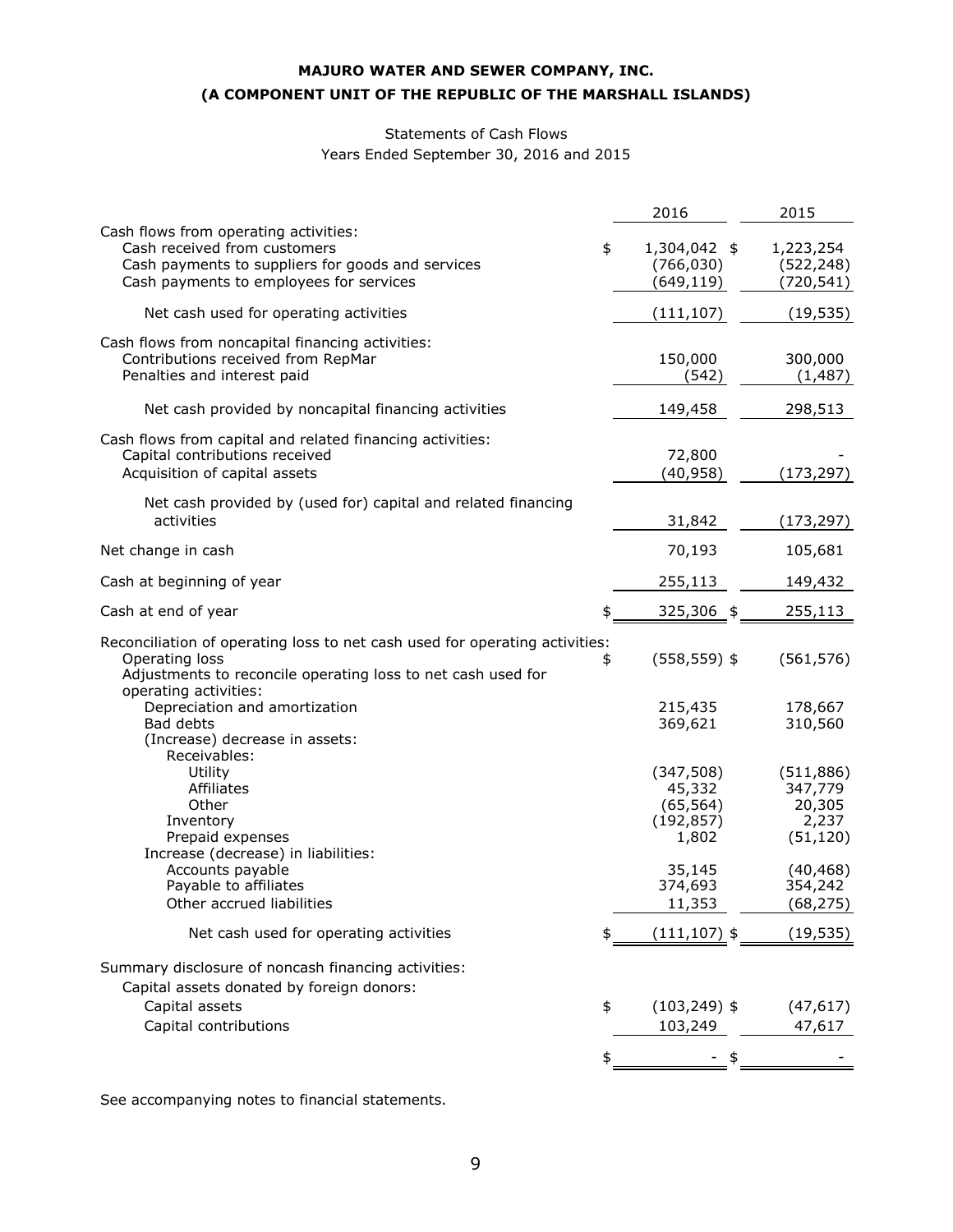Notes to Financial Statements September 30, 2016 and 2015

#### (1) Organization

Majuro Water and Sewer Company, Inc. (MWSC) was granted a corporate charter by the Cabinet of the Republic of the Marshall Islands (RepMar) on January 26, 1989. MWSC's principal lines of business are predominantly the collection and distribution of fresh water and wastewater. The principal markets for the collection and distribution of fresh water and wastewater are government agencies, businesses and residential customers located on the atoll of Majuro.

An exclusive franchise to construct, maintain and operate the fresh water, waste water and sewer system within Majuro Atoll was granted to MWSC by RepMar on March 9, 1989. Simultaneously, RepMar leased to MWSC, at no cost, the Majuro Atoll fresh water, waste water and sewer system. The term of both the lease and the franchise was for a ten year period commencing on March 9, 1989, and was to continue thereafter unless terminated by either party six months after written notice to the other.

On February 19, 2003, RepMar and MWSC entered into a Water and Sewer Franchise Agreement (the Agreement) to provide water and sewer service to the atoll of Majuro. The Agreement incorporates a lease agreement for MWSC to lease from RepMar the water and sewer system for a period of ten years at a rate of \$100,000 per annum, commencing three years after the lease is in effect (February 19, 2006). The Agreement also forgave loans related to the construction of the water and sewer system and transferred the water system infrastructure to RepMar. RepMar and MWSC elected to record the forgiveness of these loans, and the related transfer of the water and sewer system asset from MWSC to RepMar, during the year ended September 30, 2002.

MWSC's financial statements are incorporated into the financial statements of RepMar as a component unit.

(2) Summary of Significant Accounting Policies

GASB Statement No. 34, *Basic Financial Statements - and Management's Discussion and Analysis - for State and Local Governments*, which was subsequently amended by GASB Statement No. 37, *Basic Financial Statements - and Management's Discussion and Analysis for State and Local Governments: Omnibus*, and modified by GASB Statement No. 38, *Certain Financial Statement Note Disclosures*, establishes financial reporting standards for governmental entities which require that management's discussion and analysis of the financial activities be included with the basic financial statements and notes and modifies certain other financial statement disclosure requirements.

To conform to the requirements of GASB Statement 34, equity is presented in the following net position categories:

- Net investment in capital assets capital assets, net of accumulated depreciation, plus construction or improvement of those assets.
- Restricted net position resources in which MWSC is legally or contractually obligated to spend resources in accordance with restrictions either externally imposed by creditors, grantors, contributors, and the like, or imposed by law.
- Unrestricted net position that is not subject to externally imposed stipulations. Unrestricted net position may be designated for specific purposes by action of management or the Board of Directors or may otherwise be limited by contractual agreements with outside parties.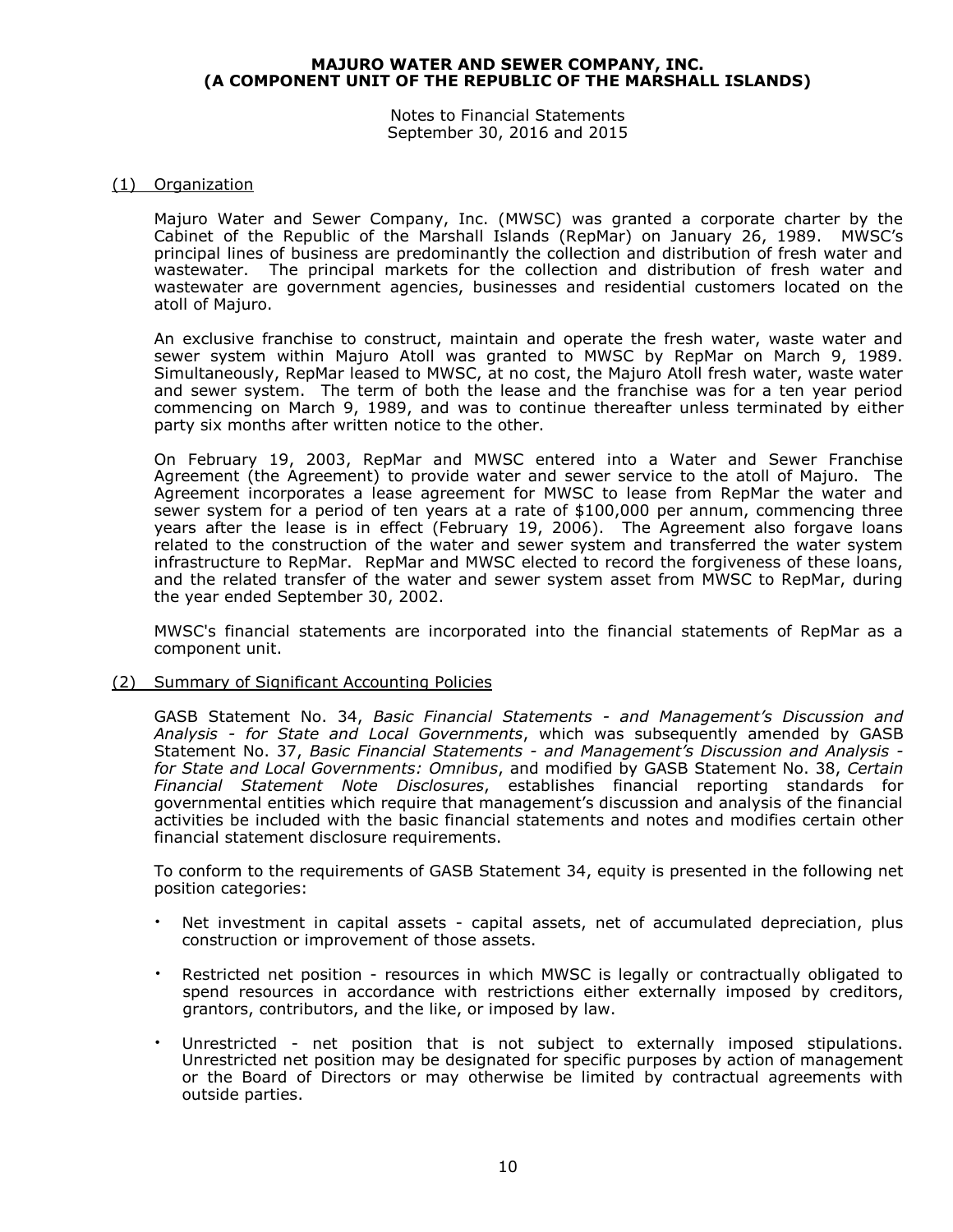Notes to Financial Statements September 30, 2016 and 2015

#### (2) Summary of Significant Accounting Policies, Continued

#### **Estimates**

The preparation of financial statements in accordance with accounting principles generally accepted in the United States of America requires management to make estimates and assumptions that affect the reported amounts of assets and deferred outflows of resources, liabilities and deferred inflows of resources, and disclosure of contingent assets and liabilities at the date of the financial statements and the reported amounts of revenues and expenses during the reporting period. Actual results could differ from those estimates.

#### Basis of Accounting

Proprietary funds are accounted for on a flow of economic resources measurement focus. With this measurement focus, all assets and deferred outflows of resources, and liabilities and deferred inflows of resources associated with the operation of the fund are included in the statements of net position. Proprietary fund operating statements present increases and decreases in net position. The accrual basis of accounting is utilized by proprietary funds. Under this method, revenues are recorded when earned and expenses are recorded at the time liabilities are incurred. MWSC considers utility revenues and costs that are directly related to utility operations to be operating revenues and expenses. Revenues and expenses related to financing and other activities are reflected as nonoperating.

#### Operating and Non-Operating Revenue and Expenses

Operating revenues and expenses generally result directly from the operation and maintenance of MWSC. Non-operating revenues and expenses result from capital and related financing activities as well as certain other non-recurring income and expense items. Other capital grants and contributions for the years ended September 30, 2016 and 2015, consist of the following:

|                                                                                 | 2016      | 2015                             |
|---------------------------------------------------------------------------------|-----------|----------------------------------|
| Asian Development Bank<br>U.S. Department of the Interior<br>Australian Embassy | \$103,249 | 40,407<br>SS.<br>72,800<br>7,210 |
|                                                                                 | \$103.249 | \$120.417                        |

#### Cash

Custodial credit risk is the risk that in the event of a bank failure, MWSC's deposits may not be returned to it. Such deposits are not covered by depositor insurance and are either uncollateralized or collateralized with securities held by the pledging financial institution or held by the pledging financial institution but not in the depositor-government's name. MWSC does not have a deposit policy for custodial credit risk.

For purposes of the statements of net position and cash flows, cash is defined as cash on hand and cash held in demand accounts. As of September 30, 2016 and 2015, cash was \$325,306 and \$255,113, respectively, and the corresponding bank balances were \$308,049 and \$276,891, respectively. Of the bank balances, \$285,035 and \$256,882, respectively, are maintained in a financial institution subject to Federal Deposit Insurance Corporation (FDIC) insurance with the remaining amounts of \$23,014 and \$20,009, respectively, being maintained in a financial institution not subject to depository insurance. As of September 30, 2016 and 2015, bank deposits in the amount \$250,000 were FDIC insured. MWSC does not require collateralization of its cash deposits; therefore, deposit levels in excess of FDIC coverage are uncollateralized. Accordingly, these deposits were exposed to custodial credit risk.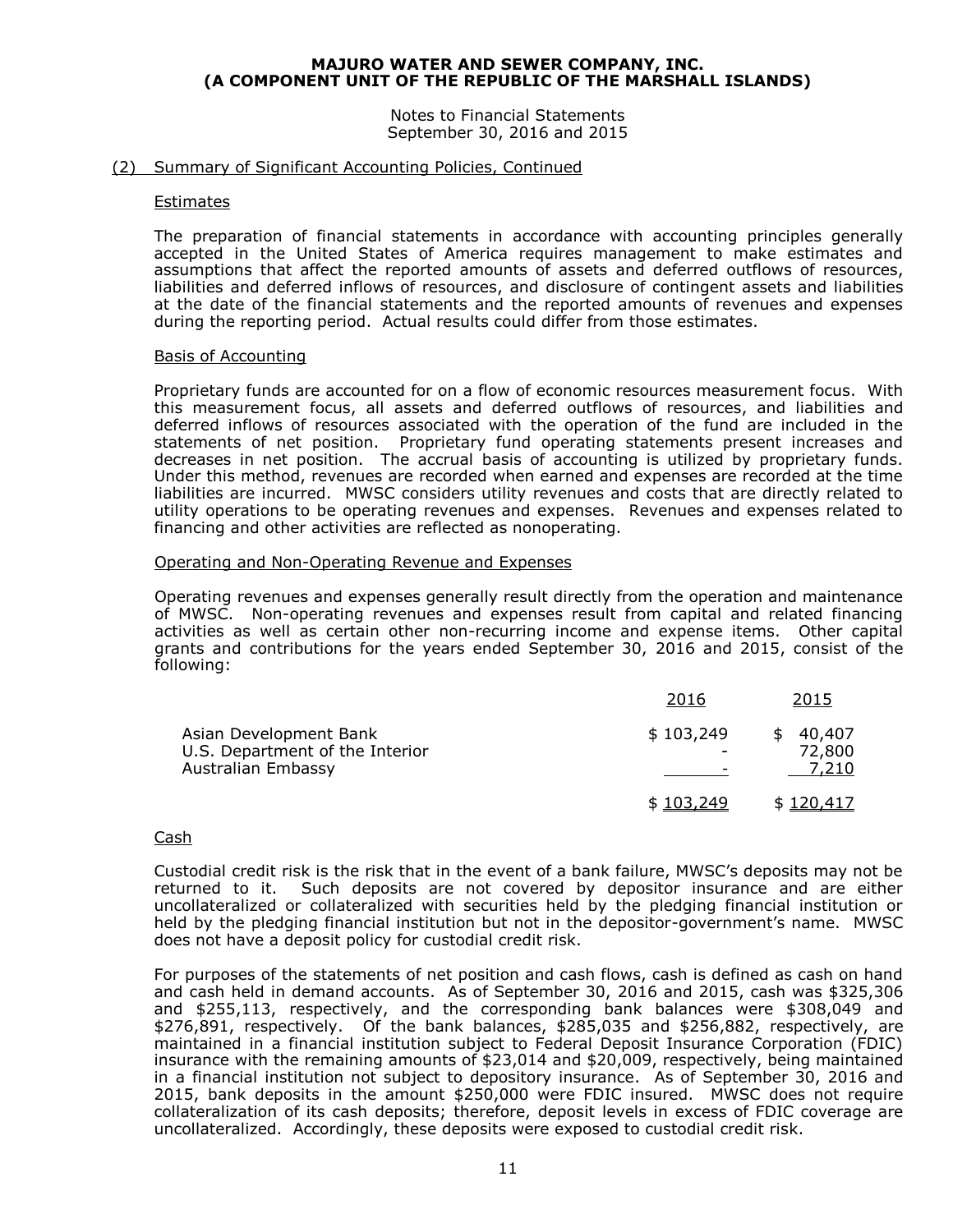Notes to Financial Statements September 30, 2016 and 2015

#### (2) Summary of Significant Accounting Policies, Continued

#### Receivables

All receivables are due from government agencies, businesses and individuals located within the Republic of the Marshall Islands and are interest free and uncollateralized. The allowance for doubtful accounts is stated at an amount which management believes will be adequate to absorb possible losses on accounts receivable that may become uncollectible based on evaluations of the collectibility of these accounts and prior collection experience. The allowance is established through a provision for bad debts charged to expense and accounts that are ultimately written-off are charged against the allowance.

#### Inventory

Inventory is valued at the lower of cost (first-in, first-out) or market (net realizable value).

#### Plant and Equipment

Plant and equipment are stated at cost. Depreciation of plant and equipment and amortization of leasehold improvements are calculated on the straight-line method based on the estimated useful lives of the respective assets. Individual items with a cost of \$500 and an expected useful life of two years or longer are capitalized. The estimated useful lives of these assets are as follows:

| Vehicles                             | $2 - 4$ years  |
|--------------------------------------|----------------|
| Office equipment                     | $3 - 8$ years  |
| Buildings and leasehold improvements | 4 years        |
| Machinery and equipment              | $5 - 10$ years |

#### Deferred Outflows of Resources

In addition to assets, the statement of net position will sometimes report a separate section for deferred outflows of resources. This separate financial statement element represents a consumption of net position that applies to a future period and so will not be recognized as an outflow of resources (deduction of net position) until then. MWSC has no items that qualify for reporting in this category.

#### Deferred Inflows of Resources

In addition to liabilities, the statement of net position will sometimes report a separate section for deferred inflows of resources. This separate financial statement element represents an acquisition of net position that applies to a future period and so will not be recognized as an inflow of resources (additions to net position) until then. MWSC has no items that qualify for reporting in this category.

#### Taxes

Corporate profits are not subject to income tax in the Republic of the Marshall Islands. The Government of the Republic of the Marshall Islands imposes a gross revenue tax of 3% on revenues. Pursuant to the Income Tax Act of 1989, as amended, sales of water and sewer services by public utility companies are exempt from gross revenue tax. Accordingly, MWSC is exempt from this tax relating to gross revenue from sales of water and sewer services.

#### Reclassifications

Certain balances in the 2015 financial statements have been reclassified to conform to the 2016 presentation.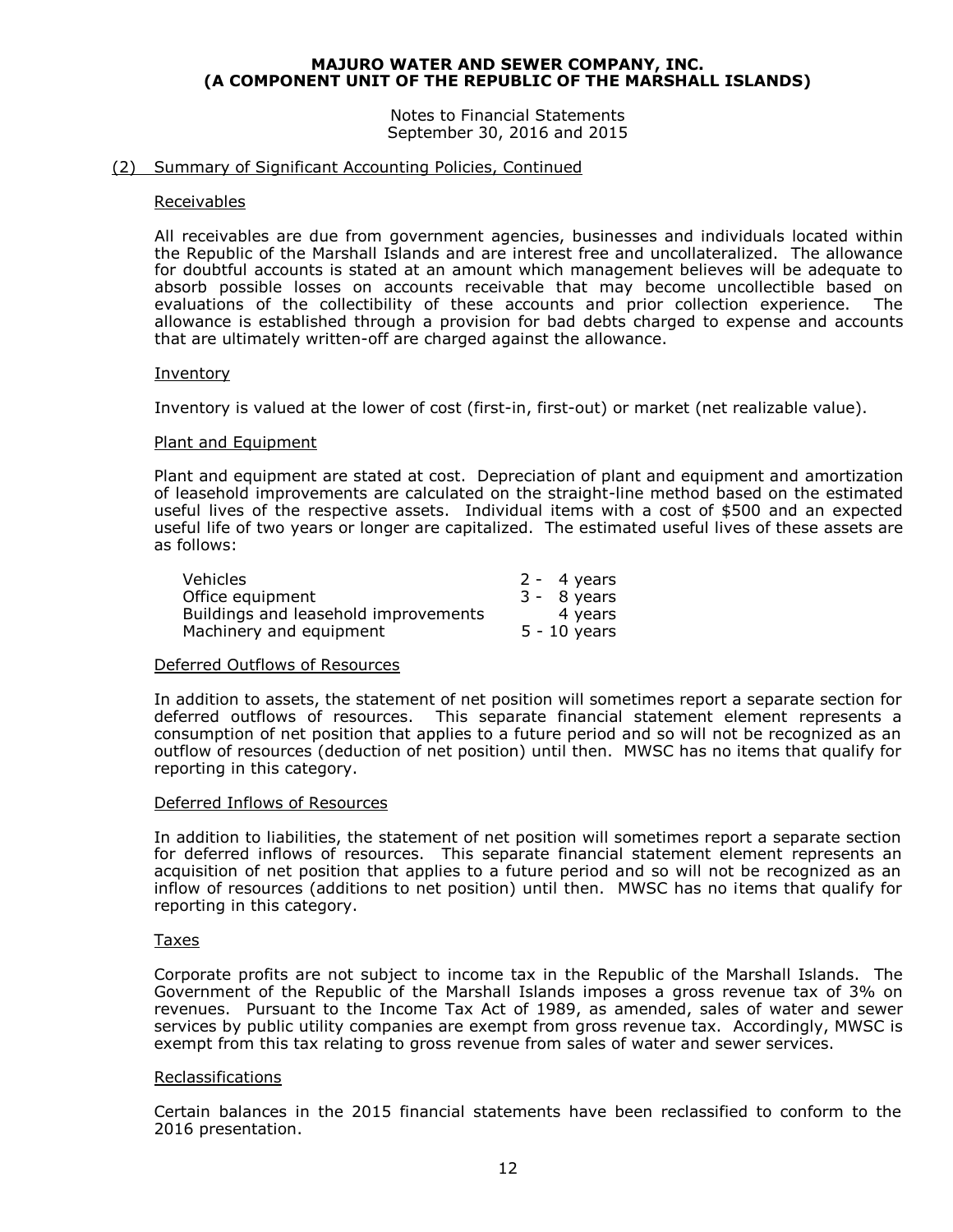Notes to Financial Statements September 30, 2016 and 2015

#### (2) Summary of Significant Accounting Policies, Continued

#### Revenue Recognition

Sales of water are recorded as billed to customers on a monthly billing cycle basis with customer water meters being read at the end of each month. Revenue is recognized in the period the meters are read. Wastewater treatment is billed at a flat rate of \$12 per month for residential accounts and \$9 per pan for commercial and government accounts. Water delivery sales and hook-up fees are recorded when the services are provided to customers.

#### New Accounting Standards

During the year ended September 30, 2016, MWSC implemented the following pronouncements:

- GASB Statement No. 72, *Fair Value Measurement and Application,* which addresses accounting and financial reporting issues related to fair value measurements and requires entities to expand their fair value disclosures by determining major categories of debt and equity securities within the fair value hierarchy on the basis of the nature and risk of the investment.
- GASB Statement No. 76, *The Hierarchy of Generally Accepted Accounting Principles for State and Local Governments*, which eliminates two of the four categories of authoritative GAAP that exist under the existing hierarchy prescribed by Statement No. 55. The two categories that will remain under the new standard are (1) GASB Statements and (2) GASB technical bulletins and implementation guides in addition to AICPA guidance that the GASB clears.
- GASB Statement No. 79, *Certain External Investment Pools and Pool Participants*, addresses for certain external investment pools and their participants the accounting and financial reporting implications that result from changes in the regulatory provisions referenced by previous accounting and financial reporting standards. Those provisions were based on the Investment Company Act of 1940, Rule 2a7. Rule 2a7 contains the Securities and Exchange Commission's regulations that apply to money market funds and were significantly amended in 2014.

The implementation of these statements did not have a material effect on the accompanying financial statements.

In June 2015, GASB issued Statement No. 73, Accounting and Financial Reporting for Pensions and Related Assets That Are Not Within the Scope of GASB Statement No. 68, and Amendments to Certain Provisions of GASB Statements No. 67 and No. 68, which aligns the reporting requirements for pensions and pension plans not covered in GASB Statements No. 67 and No. 68 with the reporting requirements in Statement No. 68. The provisions in Statement No. 73 are effective for fiscal years beginning after June 15, 2016. Management does not believe that the implementation of this statement will have a material effect on the financial statements.

In June 2015, GASB issued Statement No. 74, *Financial Reporting for Postemployment Benefit Plans Other Than Pension Plans*, which replaces Statements No. 43, *Financial Reporting for Postemployment Benefit Plans Other Than Pension Plans*, as amended, and No. 57, *OPEB Measurements by Agent Employers and Agent Multiple-Employer Plans*, and addresses financial reporting requirements for governments whose employees are provided with postemployment benefits other than pensions (other postemployment benefits or OPEB). The provisions in Statement No. 74 are effective for fiscal years beginning after June 15, 2016. Management does not believe that the implementation of this statement will have a material effect on the financial statements.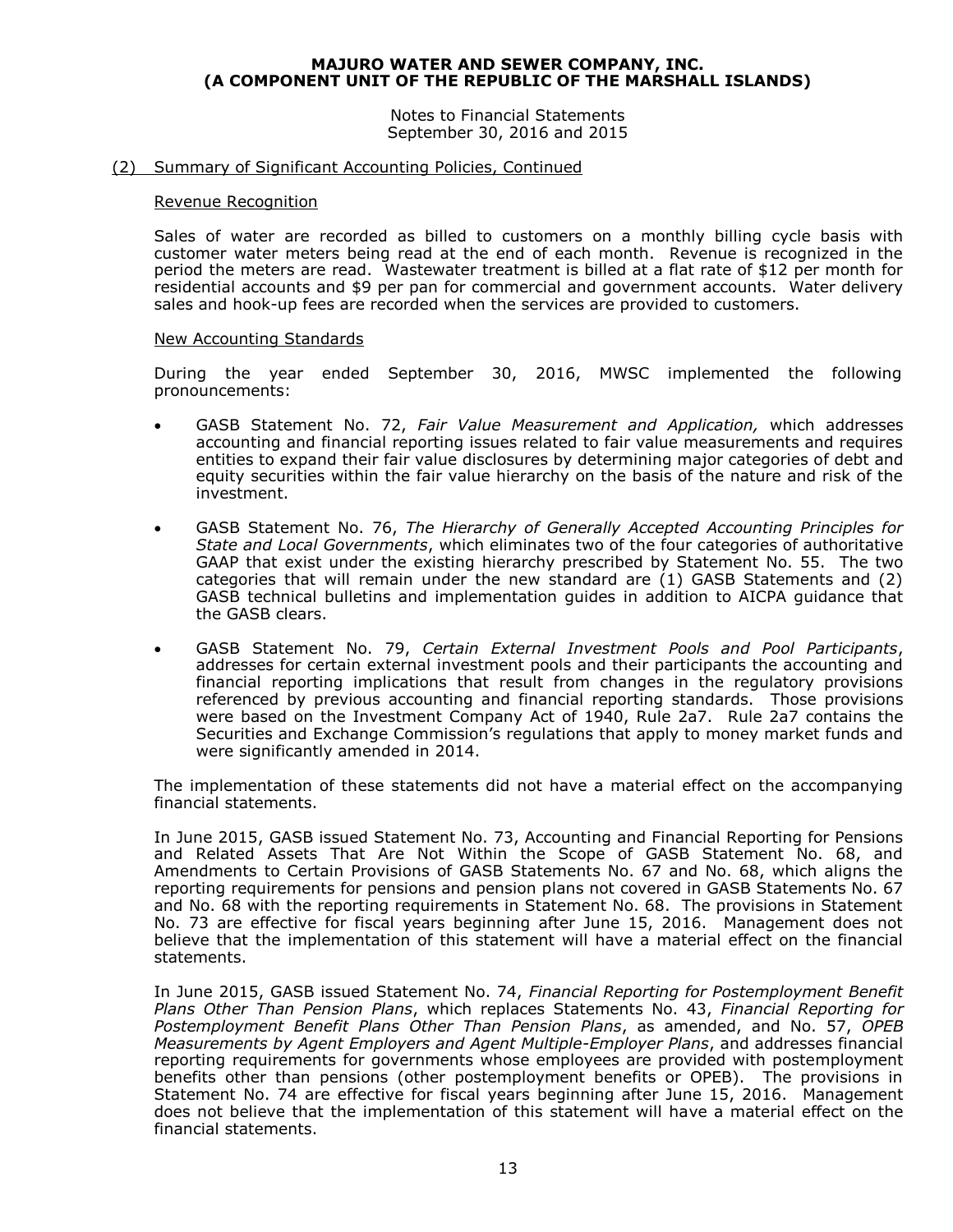Notes to Financial Statements September 30, 2016 and 2015

#### (2) Summary of Significant Accounting Policies, Continued

#### New Accounting Standards, Continued

In June 2015, GASB issued Statement No. 75, *Accounting and Financial Reporting for Postemployment Benefits Other Than Pensions*, which replaces the requirements of Statements No. 45, *Accounting and Financial Reporting by Employers for Postemployment Benefits Other Than Pensions*, as amended, and No. 57, *OPEB Measurements by Agent Employers and Agent Multiple-Employer Plans*, and provides guidance on reporting by governments that provide OPEB to their employees and for governments that finance OPEB for employees of other governments. The provisions in Statement No. 75 are effective for fiscal years beginning after June 15, 2017. Management does not believe that the implementation of this statement will have a material effect on the financial statements.

In January 2016, GASB issued Statement No. 80, *Blending Requirements for Certain Component Units - an amendment of GASB Statement No. 14,* which improves financial reporting by clarifying the financial statement presentation requirements for certain component units. The provisions in Statement No. 80 are effective for fiscal years beginning after June 15, 2016. Management does not believe that the implementation of this statement will have a material effect on the financial statements.

In August 2015, GASB issued Statement No. 77, *Tax Abatement Disclosures*, which requires governments that enter into tax abatement agreements to disclose certain information about the agreements. The provisions in Statement No. 77 are effective for fiscal years beginning after December 15, 2015. Management does not believe that the implementation of this statement will have a material effect on the financial statements.

In December 2015, GASB issued Statement No. 78, *Pensions Provided through Certain Multiple-Employer Defined Benefit Pension Plans,* which addresses a practice issue regarding the scope and applicability of Statement No. 68, *Accounting and Financial Reporting for Pensions*. The provisions in Statement No. 78 are effective for fiscal years beginning after December 15, 2015. Management does not believe that the implementation of this statement will have a material effect on the financial statements.

In January 2016, GASB issued Statement No. 80, *Blending Requirements for Certain Component Units - an amendment of GASB Statement No. 14*, which improves financial reporting by clarifying the financial statement presentation requirements for certain component units. The provisions in Statement No. 80 are effective for fiscal years beginning after June 15, 2016. Management does not believe that the implementation of this statement will have a material effect on the financial statements.

In March 2016, GASB issued Statement No. 81, *Irrevocable Split-Interest Agreements,* which improves accounting and financial reporting for irrevocable split-interest agreements by providing recognition and measurement guidance for situations in which a government is a beneficiary of the agreement. The provisions in Statement No. 81 are effective for fiscal years beginning after December 15, 2016. Management does not believe that the implementation of this statement will have a material effect on the financial statements.

In March 2016, GASB issued Statement No. 82, *Pension Issues - an amendment of GASB Statements No. 67, No. 68, and No. 73,* which addresses issues regarding (1) the presentation of payroll-related measures in required supplementary information, (2) the selection of assumptions and the treatment of deviations from the guidance in an Actuarial Standard of Practice for financial reporting purposes, and (3) the classification of payments made by employers to satisfy employee (plan member) contribution requirements. The provisions in Statement No. 82 are effective for fiscal years beginning after June 15, 2016. Management does not believe that the implementation of this statement will have a material effect on the financial statements.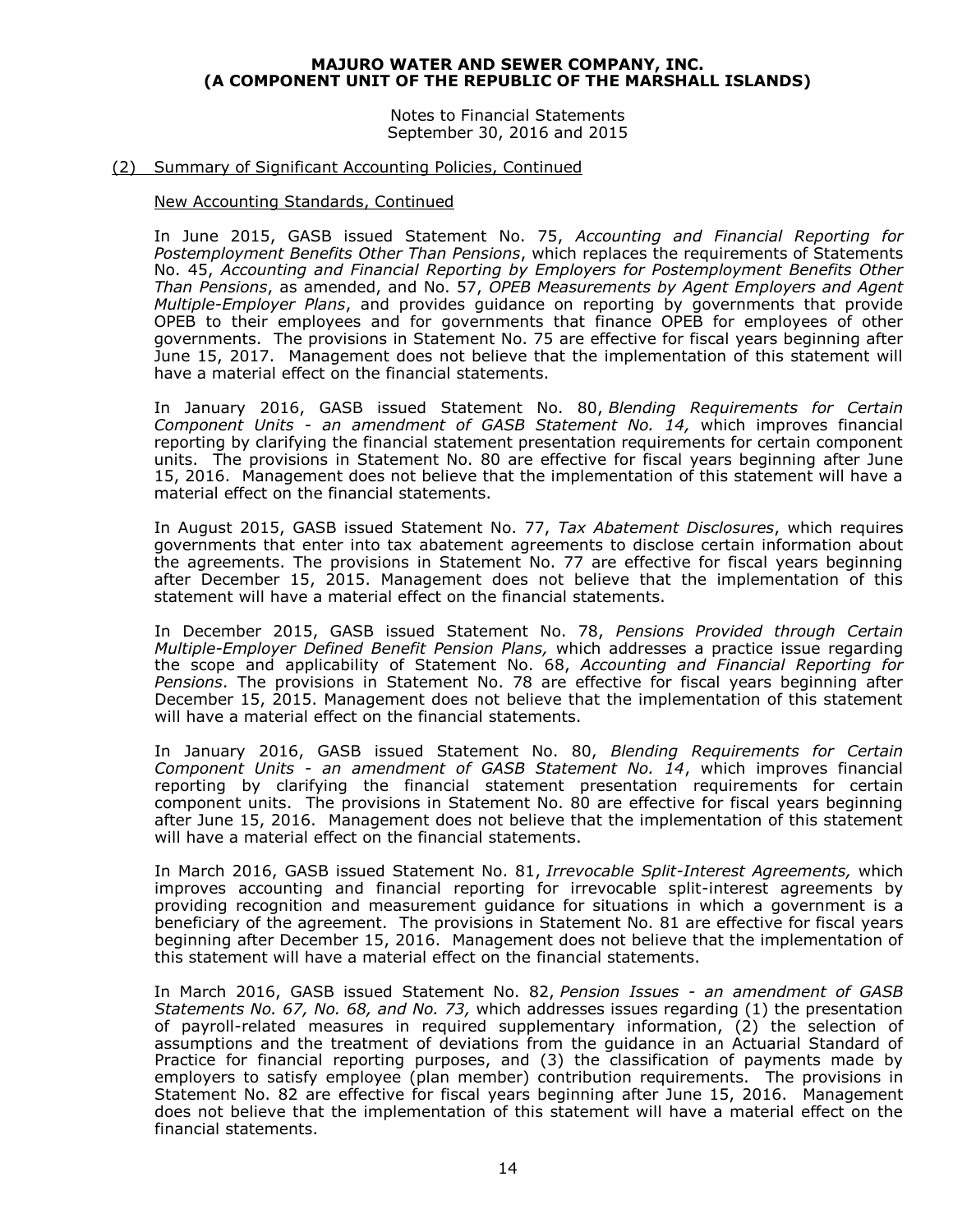Notes to Financial Statements September 30, 2016 and 2015

#### (3) Risk Management

MWSC is exposed to various risks of loss related to torts; theft of, damage to, and destruction of assets; errors and omissions; injuries to employees; and natural disasters. MWSC has elected to purchase commercial insurance from independent third parties for the risks of loss to which it is exposed. However, as of September 30, 2016 and 2015, respectively, MWSC is self-insured for any losses that could befall its buildings, equipment and inventory. Claims expenses and liabilities are reported when it is probable that a loss has occurred and the amount of that loss can be reasonably estimated. No losses as a result of these risks have occurred in any of the past three years.

#### (4) Capital Assets

Capital asset activity for the years ended September 30, 2016 and 2015 was as follows:

|                                                   |                | 2016             |             |                  |
|---------------------------------------------------|----------------|------------------|-------------|------------------|
|                                                   | October 1,     |                  |             | September 30,    |
|                                                   | 2015           | <b>Additions</b> | Retirements | 2016             |
| Vehicles                                          | 204,945<br>\$  | \$<br>32,278     | \$ (75,250) | \$<br>161,973    |
| Machinery and equipment                           | 609,879        | 89,658           |             | 699,537          |
| Office equipment                                  | 203,646        | 22,271           |             | 225,917          |
| Buildings and leasehold                           |                |                  |             |                  |
| improvements                                      | <u>952,501</u> |                  |             | <u>952,501</u>   |
|                                                   | 1,970,971      | 144,207          | (75, 250)   | 2,039,928        |
| Less accumulated depreciation<br>and amortization | (761, 403)     | (215, 435)       | 75,250      | <u>(901,588)</u> |
|                                                   |                |                  |             |                  |
|                                                   | \$1,209,568    | $$-(71,228)$     | \$          | \$1,138,340      |
|                                                   |                |                  |             |                  |
|                                                   |                | 2015             |             |                  |
|                                                   | October 1,     |                  |             | September 30,    |
|                                                   | 2014           | <b>Additions</b> | Retirements | 2015             |
| Vehicles                                          | 188,945<br>\$  | \$<br>16,000     | \$          | 204,945<br>\$    |
| Machinery and equipment                           | 579,260        | 52,340           | (21, 721)   | 609,879          |
| Office equipment                                  | 172,534        | 31,112           |             | 203,646          |
| Buildings and leasehold                           |                |                  |             |                  |
| improvements                                      | 831,039        | 121,462          |             | <u>952,501</u>   |
|                                                   | 1,771,778      | 220,914          | (21, 721)   | 1,970,971        |
| Less accumulated depreciation                     |                |                  |             |                  |
| and amortization                                  | (604, 457)     | (178, 667)       | 21,721      | (761, 403)       |

During the years ended September 30, 2016 and 2015, MWSC was the beneficiary of certain donated capital assets of \$103,249 and \$47,617, respectively, from foreign donors.

#### (5) Restricted Net Position

Restricted net position at September 30, 2016 and 2015, consists of the following:

|                                               | 2016      | 2015      |
|-----------------------------------------------|-----------|-----------|
| RepMar:<br>Compact of Free Association Public |           |           |
| Infrastructure Sector Grants                  | \$155.083 | \$310,222 |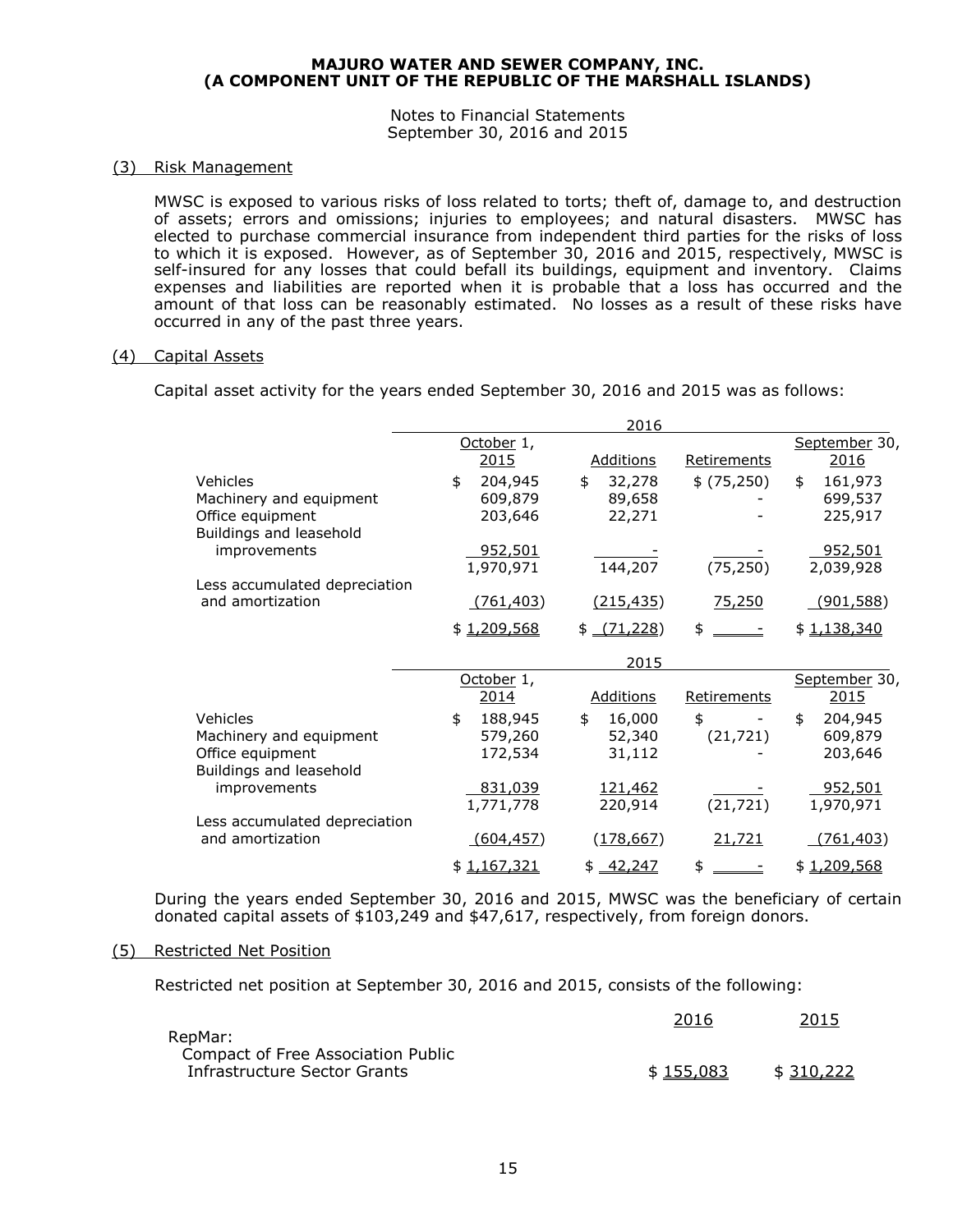Notes to Financial Statements September 30, 2016 and 2015

#### (6) Related Party Transactions

MWSC is a component unit of RepMar and is therefore affiliated with all RepMar-owned and affiliated entities. MWSC's utility service is provided to RepMar and all RepMar-owned and affiliated entities. Services are extended to these entities at more favorable terms and conditions than those afforded to third parties. MWSC utilizes services from certain affiliated entities at substantially more favorable terms and conditions than those provided to third parties.

During the years ended September 30, 2016 and 2015, MWSC received contributions under the Compact of Free Association Public Infrastructure Sector grants from RepMar of \$150,000 and \$300,000, respectively.

A summary of related party transactions for the years ended September 30, 2016 and 2015, and related receivable and payable balances as of September 30, 2016 and 2015, is as follows:

|                                                                                |                 |                  | 2016                    |                 |
|--------------------------------------------------------------------------------|-----------------|------------------|-------------------------|-----------------|
|                                                                                | <u>Revenues</u> | <u>Expenses</u>  | Receivables             | <b>Payables</b> |
| RepMar                                                                         | \$272,978 \$    | 26,234           | 11,899 \$<br>\$         | 8,944           |
| Marshalls Energy Company, Inc.<br>Marshall Islands National Telecommunications | 25,345          | 356,818          | 30,114                  | 2,162,917       |
| Authority                                                                      | 2,038           | 19,879           | 1,556                   | 1,000           |
| Marshall Islands Social Security Administration                                | 1,404           | 133,562          | 1,164                   | 39,576          |
| Majuro Resort, Inc.                                                            | 52,893          | 532              | 5,746                   | 1,239           |
| Other                                                                          | 131,215         | 31,747           | 107,136                 | 871             |
|                                                                                | \$485,873       | \$568,772        | $$157,615$ $$2,214,547$ |                 |
|                                                                                |                 |                  |                         |                 |
|                                                                                |                 |                  | 2015                    |                 |
|                                                                                | Revenues        | <b>Expenses</b>  | Receivables             | <u>Payables</u> |
| RepMar                                                                         | $$205,451$ \$   | 25,769           | $$143,495$ \$           |                 |
| Marshalls Energy Company, Inc.                                                 | 28,036          | 340,776          | 50,592                  | 1,831,532       |
| Marshall Islands National Telecommunications                                   |                 |                  |                         |                 |
| Authority                                                                      | 2,220           | 17,996           | 1,332                   |                 |
| Marshall Islands Social Security Administration                                | 674             | 137,755          | 543                     |                 |
| Majuro Resort, Inc.                                                            | 53,664          | 444              | 4,530                   | 1,172           |
| Other                                                                          | <u>31,904</u>   | 345<br>\$523,085 | 2,455                   | <u>7,150</u>    |

Receivables from and payables to affiliates are uncollateralized, are interest free and have no set repayment terms.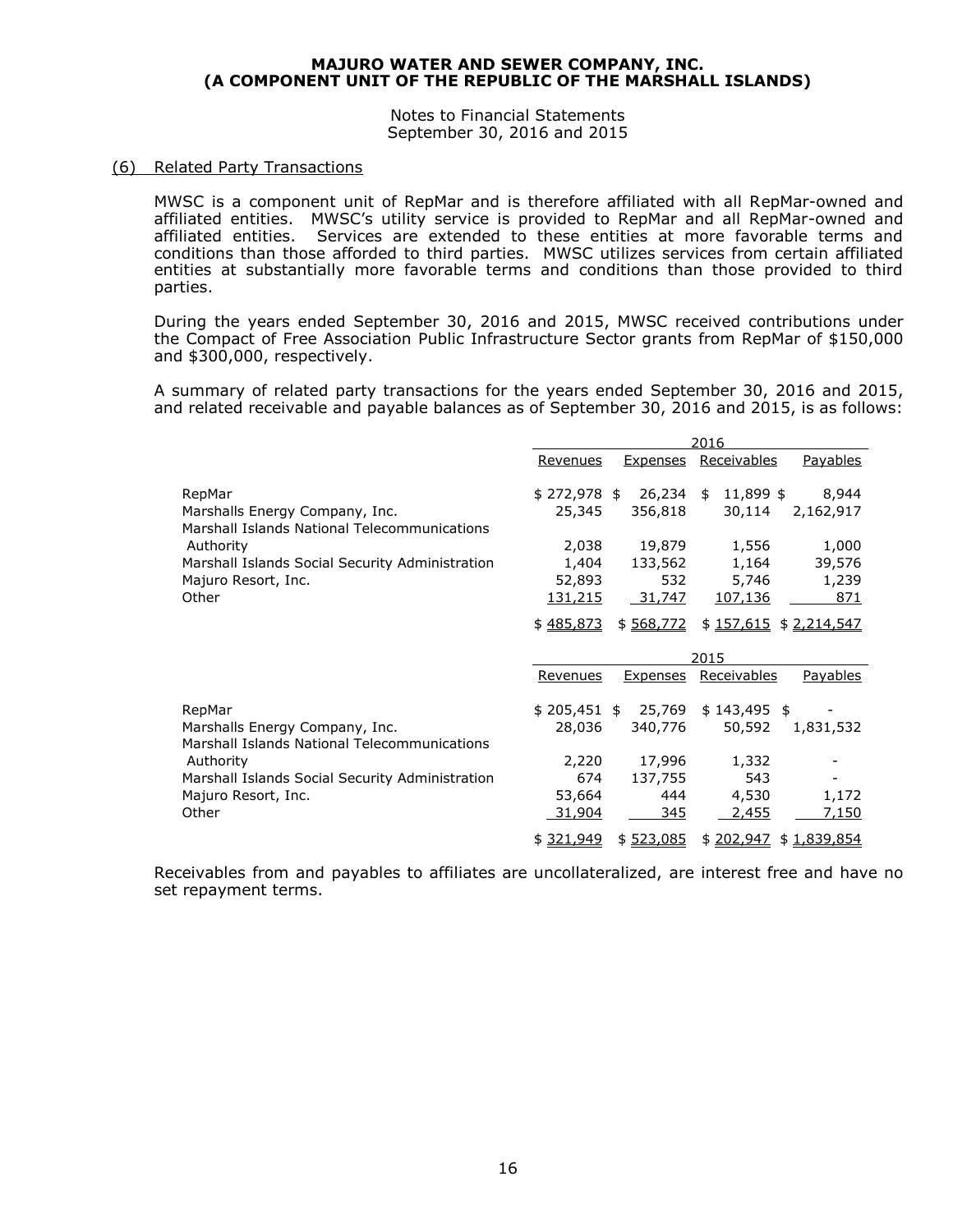Notes to Financial Statements September 30, 2016 and 2015

#### (7) Commitment

On February 19, 2003, RepMar and MWSC entered into a franchise agreement to provide water and sewer service to the atoll of Majuro. The agreement incorporates a lease agreement for MWSC to lease from RepMar the water and sewer system for a period of ten years at a rate of \$100,000 per annum, commencing three years after the lease is in effect (February 19, 2006).

MWSC is currently delinquent on \$1,000,000 of payments for the franchise agreement dating back to 2003. The delinquent amount is based on a rate of \$100,000 per annum for 10 years.

During the years ended September 30, 2016 and 2015, MWSC did not record the liability per the franchise agreement due to lack of capacity to make the payments in the foreseeable future. MWSC essentially depends on financing from RepMar and MEC to be able to continue as a going concern. Thus, management will negotiate the franchise terms with RepMar. If negotiations fail, MWSC may become liable for the above amounts but management does not believe that it will possess the ability to liquidate that liability.

#### (8) Going Concern

MWSC has incurred losses from operations of \$558,559 and \$561,576 during the years ended September 30, 2016 and 2015, respectively and used a substantial amount of working capital in its operation resulting in a working capital deficiency of \$1,274,309 at September 30, 2016. Furthermore, at September 30, 2016 total liabilities exceeded total assets by \$135,969.

Management believes that the continuation of MWSC's operations is dependent upon the future financial support of RepMar, compensation by RepMar for the cost of actual utility service provided, the collection of long outstanding utility receivables, and/or significant improvements in operations, among other matters. Additionally, in order for MWSC to continue as a going concern, it may need to delay payments to the Marshalls Energy Company, Inc. a related party, for electricity usage.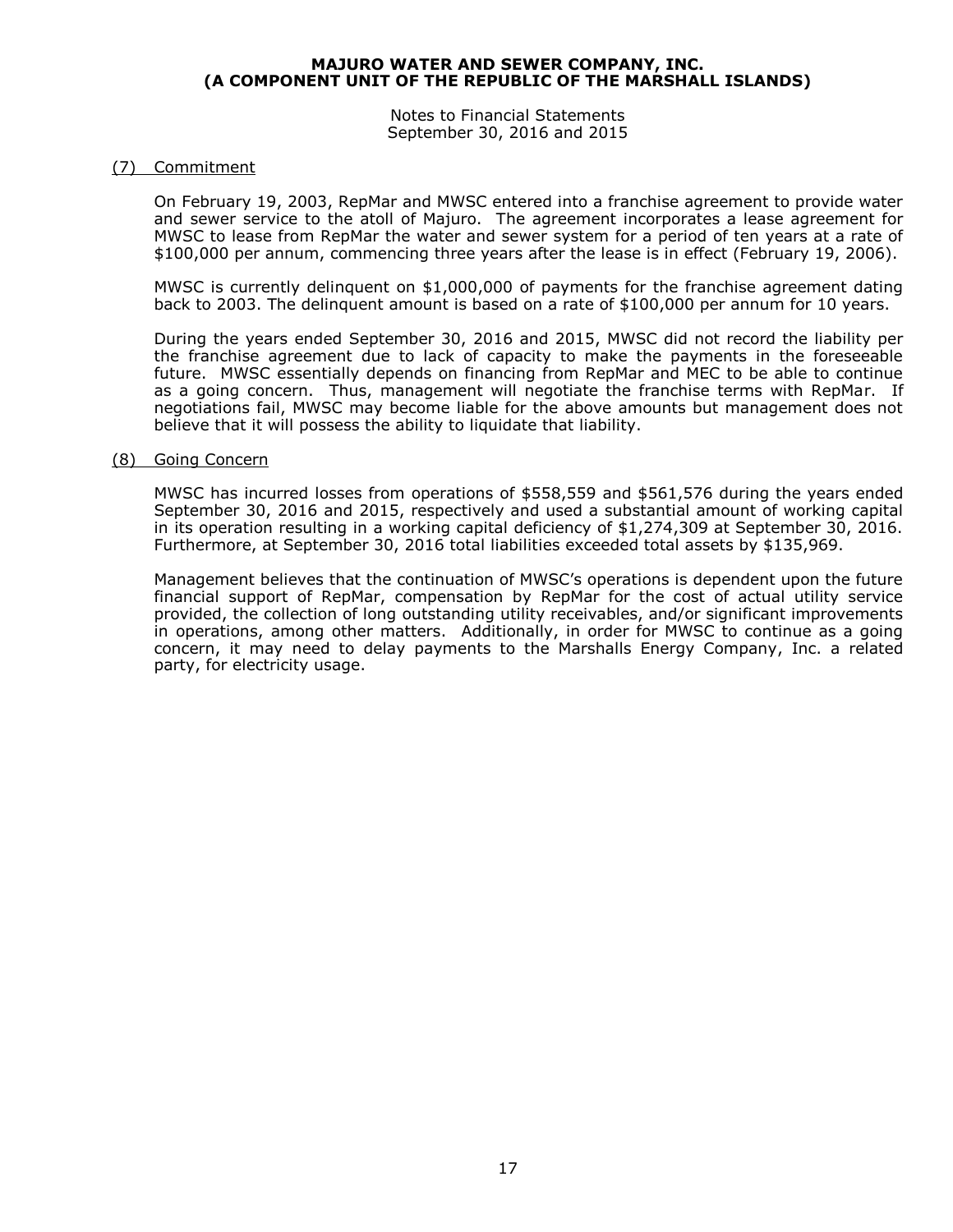# **Deloitte.**

Deloitte & Touche LLP 361 South Marine Corps Drive Tamuning, GU 96913  $IISA$ 

Tel: +1 (671) 646-3884 Fax: +1 (671) 649-4265

www.deloitte.com

#### **INDEPENDENT AUDITORS' REPORT ON INTERNAL CONTROL OVER FINANCIAL REPORTING AND ON COMPLIANCE AND OTHER MATTERS BASED ON AN AUDIT OF FINANCIAL STATEMENTS PERFORMED IN ACCORDANCE WITH** *GOVERNMENT AUDITING STANDARDS*

Board of Directors Majuro Water and Sewer Company, Inc.:

We have audited, in accordance with the auditing standards generally accepted in the United States of America and the standards applicable to financial audits contained in *Government Auditing Standards* issued by the Comptroller General of the United States, the financial statements of Majuro Water and Sewer Company, Inc. (MWSC), which comprise the statement of net position as of September 30, 2016, and the related statements of revenues, expenses, and changes in net position and of cash flows for the year then ended, and the related notes to the financial statements, and have issued our report thereon dated June 2, 2017. Our report included an emphasis-of-matter paragraph regarding going concern.

#### **Internal Control Over Financial Reporting**

In planning and performing our audit of the financial statements, we considered MWSC's internal control over financial reporting (internal control) to determine the audit procedures that are appropriate in the circumstances for the purpose of expressing our opinion on the financial statements, but not for the purpose of expressing an opinion on the effectiveness of MWSC's internal control. Accordingly, we do not express an opinion on the effectiveness of MWSC's internal control.

A *deficiency in internal control* exists when the design or operation of a control does not allow management or employees, in the normal course of performing their assigned functions, to prevent, or detect and correct, misstatements on a timely basis. A *material weakness* is a deficiency, or a combination of deficiencies, in internal control such that there is a reasonable possibility that a material misstatement of the entity's financial statements will not be prevented, or detected and corrected on a timely basis. A *significant deficiency* is a deficiency, or a combination of deficiencies, in internal control that is less severe than a material weakness, yet important enough to merit attention by those charged with governance.

Our consideration of internal control was for the limited purpose described in the first paragraph of this section and was not designed to identify all deficiencies in internal control that might be material weaknesses or significant deficiencies. Given these limitations, during our audit we did not identify any deficiencies in internal control that we consider to be material weaknesses. However, material weaknesses may exist that have not been identified.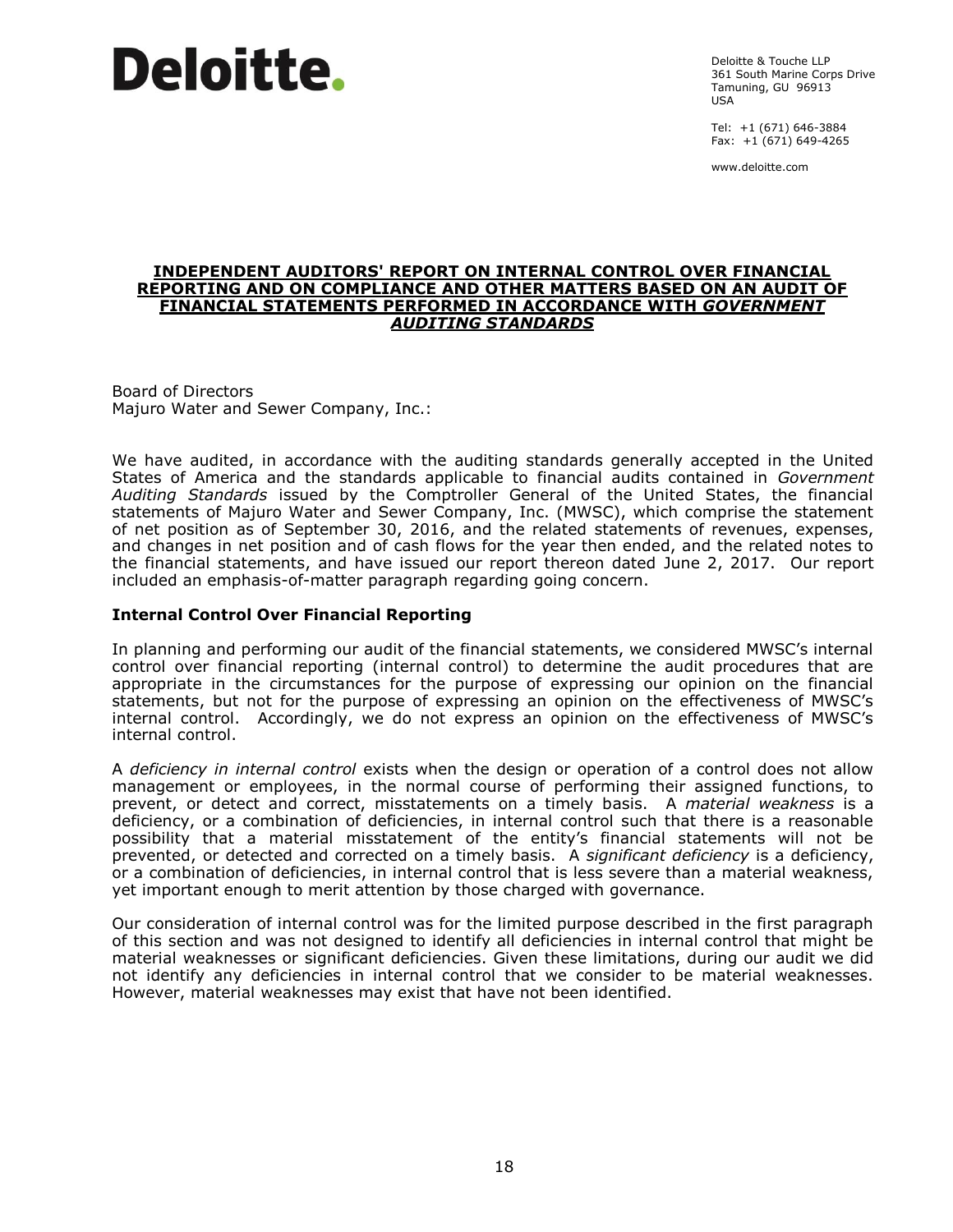# Deloitte.

# **Compliance and Other Matters**

As part of obtaining reasonable assurance about whether MWSC's financial statements are free from material misstatement, we performed tests of its compliance with certain provisions of laws, regulations, contracts, and grant agreements, noncompliance with which could have a direct and material effect on the determination of financial statement amounts. However, providing an opinion on compliance with those provisions was not an objective of our audit, and accordingly, we do not express such an opinion. The results of our tests disclosed no instances of noncompliance or other matters that are required to be reported under *Government Auditing Standards*.

#### **Purpose of this Report**

The purpose of this report is solely to describe the scope of our testing of internal control and compliance and the results of that testing, and not to provide an opinion on the effectiveness of the entity's internal control or on compliance. This report is an integral part of an audit performed in accordance with *Government Auditing Standards* in considering the entity's internal control and compliance. Accordingly, this communication is not suitable for any other purpose.

loite Washell

June 2, 2017